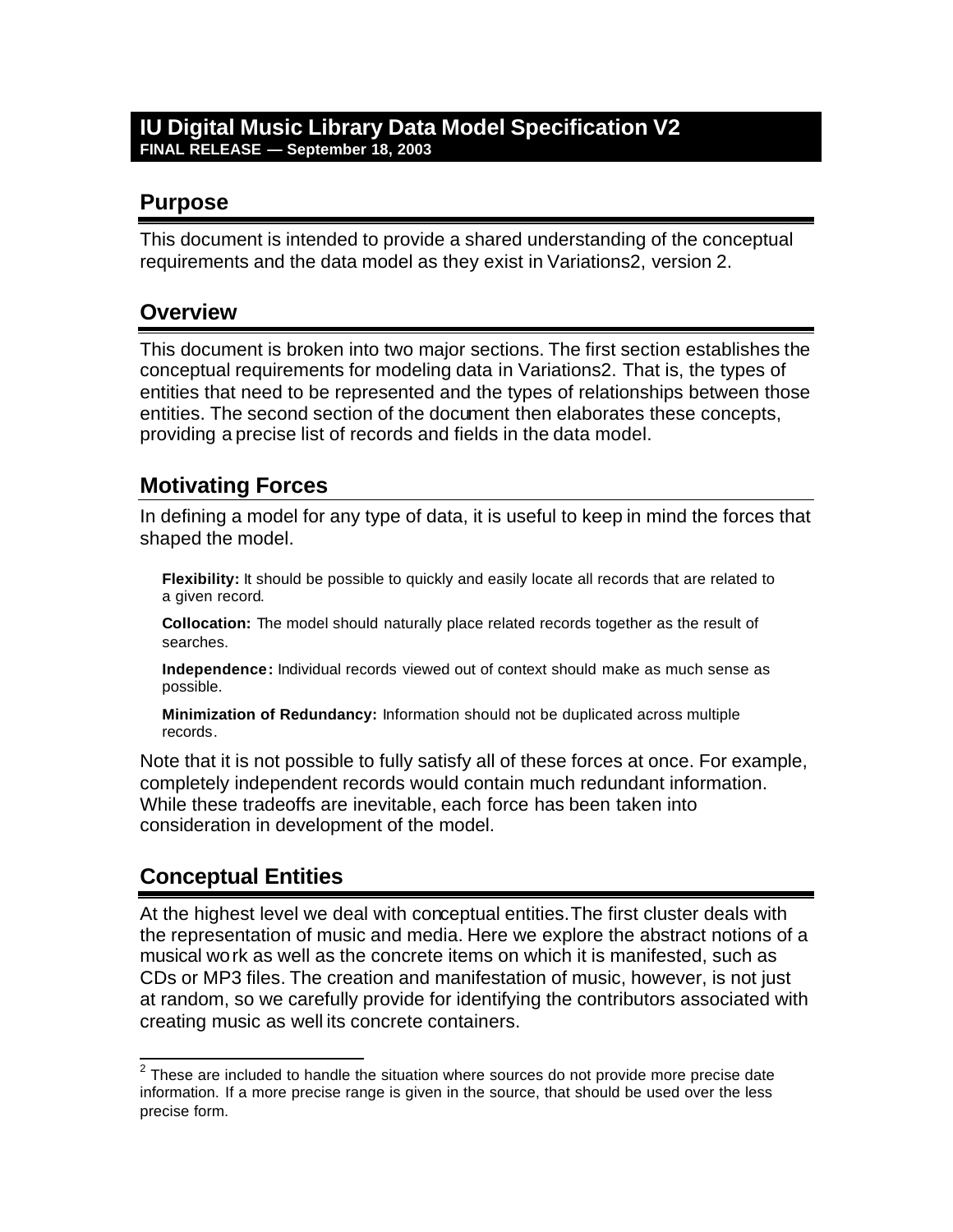The second cluster of entities represents our need to provide and track access to interact with the music metadata and media as well as our need to restrict access. Users and groups of users are provided access to a service or sets of services. These services provide the means for interacting with the musical metadata and media. By identifying users and the services with which they are allowed to interact we provide a framework for the necessary control of access.

### **Music, Media, and Contributors**

The following top-level entities represent the abstract and concrete forms of music.

**Work:** Represents the abstract concept of a musical piece or set of pieces.

**Instantiation:** Represents a manifestation of a work as a performance or a score.

**Container:** Represents the physical item or set of item(s) on which instantiations of works can be found.

**Media Object:** Represents a piece of digital media content, such as a sound file or score image.

As noted earlier, an important part of any of these concepts is attribution of the person/groups responsible.

**Contributor:** Represents persons or groups that contribute to a Work, Instantiation, or Container.

#### **Descriptive Concerns**

In order for the entities in the system to have any real meaning, there must be a mechanism for adequately describing an entity. Without adequate description the user will not be able to efficiently identify entities of interest when searching and browsing. That is, appropriate metadata is necessary for all entities to be distinguished from one another as well as to group them by their similarities. Common means of describing entities would include names or titles (e.g. Grand Funk Railroad), as well as dates associated with the creation or modification of the entity (e.g. date of composition for a musical work). Within the context of music we also have an entire array of musical style, genre, form, and period descriptors that can be applied.

#### **Vocabularies**

In order to deal with potential ambiguity (terms having multiple possible interpretations) and redundancy (multiple terms with the same interpretation), controlled vocabularies will be employed. These vocabularies constrain the set of possible descriptive values to remove ambiguity and redundancy that will in turn allow us to more easily deal with the data. These controlled vocabularies come in two basic forms: those that are sponsored/controlled by outside agencies (*e.g.* Uniform Names/Titles from Library of Congress Name Authority Records), and those that are created internally for the specific purpose of supporting our needs.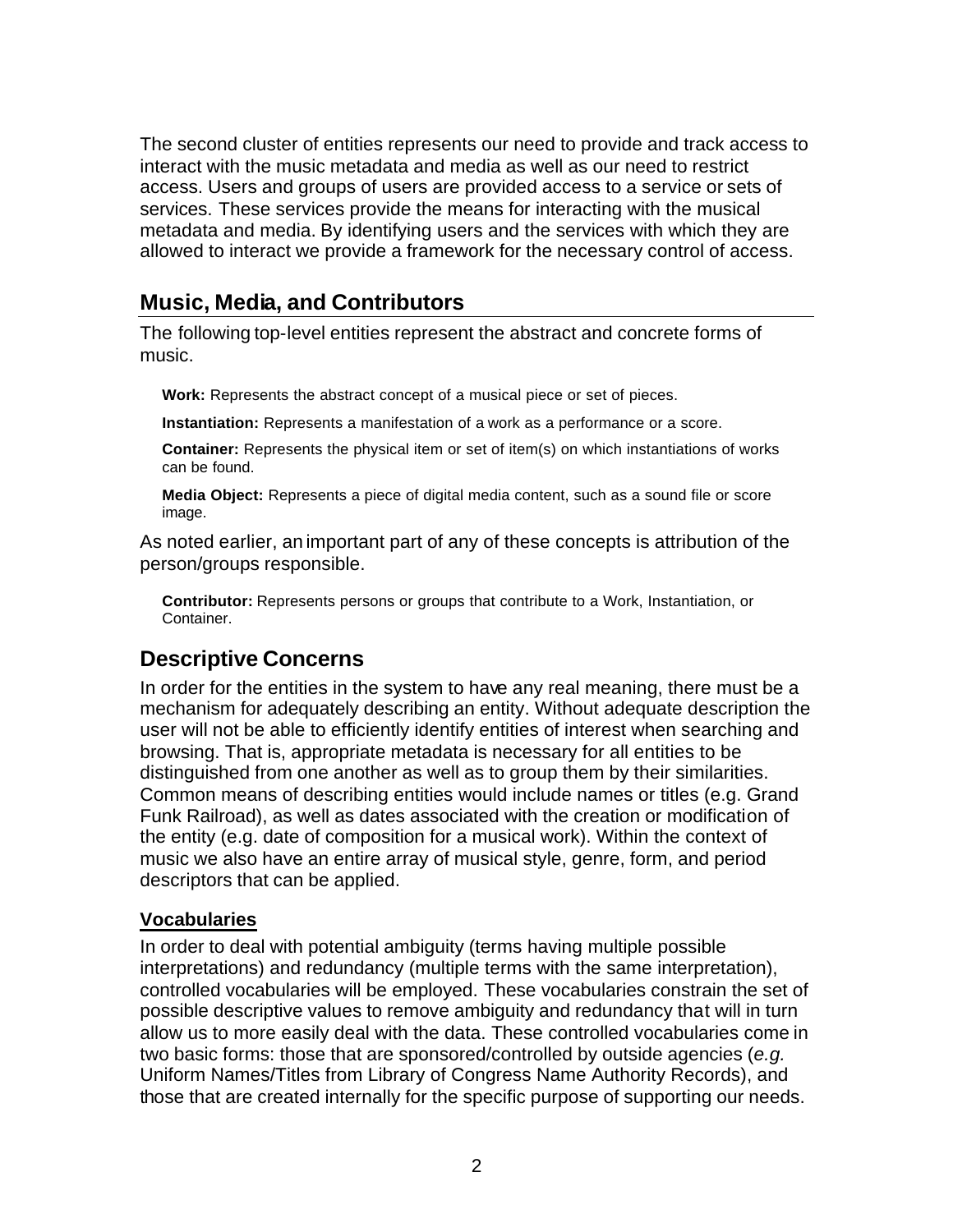#### **Work**

- **Type (required):** Specifies the type of work represented (i.e. Collective or Single)
- **Uniform Title (required):** Specifies the uniform title taken from existing authority records or generated according to AACR2 rules.
- **Variant Title(s):** Alternative titles of the work.
- **Date of Composition**
- **Place of Composition**
- **Date of First Performance**
- **Place of First Performance**
- **Date of First Publication**
- **Original Text Title:** Complete title of the non-musical work text used in the musical work.
- **Language(s):** Language used in the work or associated creative materials (e.g. programs written by the composer).
- **Related Resource(s):** Resources that have content relevant to the study of the work.
- **Note:** Additional information about the work.

Within the Work entity there is also a need to categorize and describe the musical properties of the Work. It is important to keep in mind that actual manifestations of music are represented by Instantiations, and these manifestations may deviate somewhat from properties generally associated with the abstract Work. Descriptions of Work properties should be thought of as guidelines or defaults that may be deviated from in any particular Instantiation of a Work.

- **Class Number:** Appropriate class number for this work based on Library of Congress guidelines.
- **Subject Heading(s):** Library of Congress subject headings appropriate for this work.
- **Genre, Form and Style:** Descriptors identifying the work's genre, form and style attributes controlled via the Music Thesaurus.
- **Instrumentation:** Quantity and type of instrumentation/voices utilized.
- **Key**

#### **Instantiation**

- **Title (required):** Title as presented on the parent container
- **Language(s):** Language(s) utilized in this instantiation
- **Place of Performance:** For performed music, specifies the location of performance.
- **Date of Performance:** For performed music, specifies the date of performance.
- **Extent (required):** Extent (duration/length) of the instantiation.
- **Document Description (required):** Identifies the type and format of the document from which the instantiation is taken.
- **Notation:** For printed music, specifies the notation in which the instantiation appears. Must be one of the following values: Tablature, Modern Staff, or …
- **Note:** Additional information about the instantiation or instantiation record.

The Instantiation is the authority on the properties of the manifested musical piece. When creating Instantiation metadata, the metadata stored in the Work will be consulted, but portions may be removed, replaced, and/or augmented with properties particular to the Instantiation.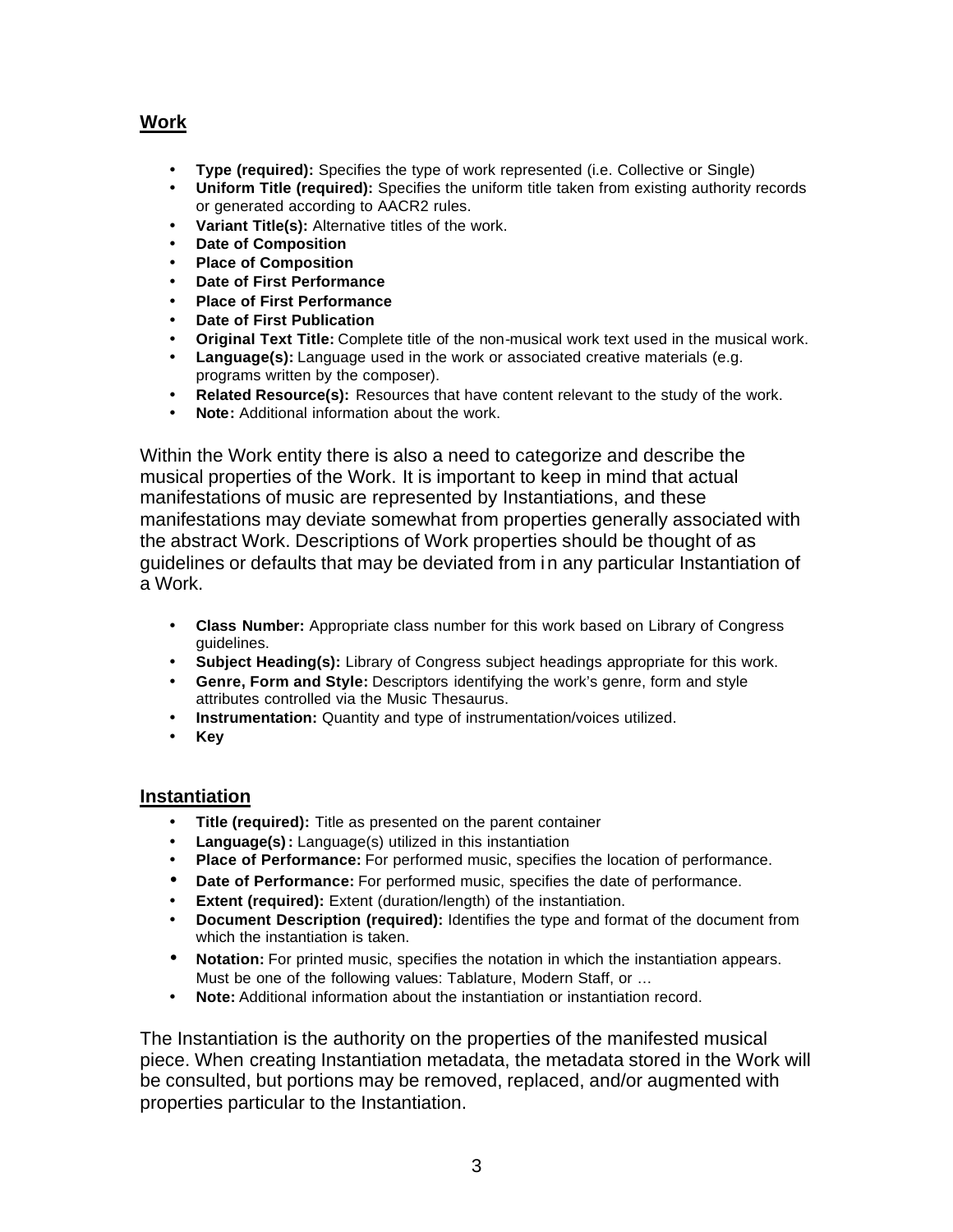- **Class Number:** Appropriate class number for this instantiation based on Library of Congress guidelines.
- **Subject Heading(s):** Library of Congress subject headings appropriate for this work.
- **Genre, Form and Style:** Descriptors identifying the work's genre, form and style attributes controlled via the Music Thesaurus.
- **Instrumentation:** Quantity and type of instrumentation/voices utilized.

#### **Container**

- **Display Title (required):** Title presented on container to be used in displays.
- **Additional Title(s):** Additional title(s) presented on the container.
- **Date of Publication**
- **Place of Publication**
- **Language(s):** Language(s) utilized in the container.
- **Document Description(s) (required):** Identifies the document types and formats found in this container. As well as documents' physical description and any additional notes about the document.
- **Publisher (required):** Name of the publisher.
- **Publisher Label/ Plate Number(s):** Publisher label, plate numbers as they appear on the container.
- **Edition:** Number or other Identifier representing the particular edition of this container.
- **Uniform Series Title**
- **Provenance:** Known history of ownership for the container.
- **Note:** Additional information about the container.

#### **Contributor**

- **Type (required):** We identify two types of contributor: person or group.
- **Uniform/Preferred Name (required):** Full uniform name of the contributor. Formatting controlled by AACR2.
- **Variant Name(s):** Alternate names for the contributor.
- **Contributor Date(s):** Date range associated with the contributor (birth-death, flourished, etc.). End points of the range may not always be known, however. E.g. Date of death is known, but date of birth is not
- Variant Date(s): For some contributor dates there may be multiple opinions on the "true" value. This element stores alternative dates associated with the contributor.
- **Place of Origin:** Location of birth (for persons) or foundation (for groups).
- **Related Resource(s):** Resources that have content relevant to the study of the contributor.
- **Note:** Additional information about the contributor.

### **Structural Concerns**

Both the Work and Container can be further described by specifying their structural make-up. Each can be thought of as having a hierarchical breakdown that can be useful both for navigation within that particular entity as well as allowing finer grained search than would be provided using entity level descriptive metadata alone.

#### **Work**

The structural declaration of a musical work involves identifying and properly nesting the sections found within the Work. Examples of sections might be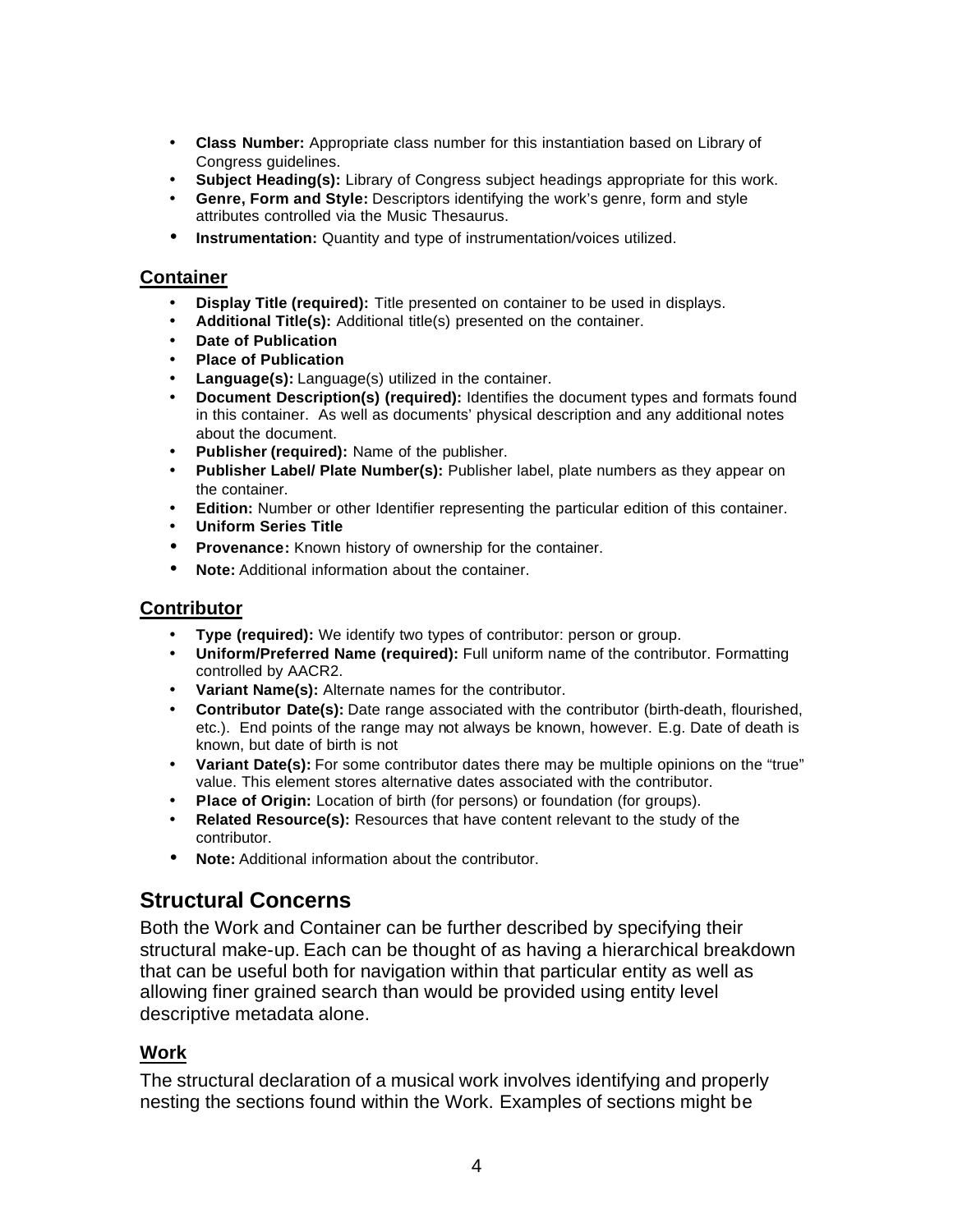movements found in symphonies or acts and scenes in an opera. Work structure should allow for labeling of structural elements for display as well as optionally associating a searchable value.

#### **Container**

Within a particular Container there may be one or more physical items (e.g. CDs, LPs, score volumes) and within these physical items there may be additional sections (e.g. sides, tracks, pages). The structural elements can be labeled as in the Work structure.

## **Relationships**

In addition to describing the entities themselves we also need to describe their relationship(s) to one another. We need to first indicate how entities will be identified and then the mechanisms by which those IDs can be referenced.

#### **IDs**

In order to locate and manipulate records stored within the system it is necessary to uniquely identify them to prevent ambiguity. The ID serves no other purpose than to provide a robust mechanism for identifying entities that is completely independent of the metadata that describes the entity.

#### **Simple Relationships**

The basic relationships create links from the fully abstract work to the actual entities stored in the digital library, digital media objects.



#### **Contributions**

One of the most important relationships in our model is the relationship between a contributor and the target of his/her contribution. For our purposes it is insufficient to simply relate the Contributor and Work/Instantiation/Container entities. We require the ability to further describe the nature of the contribution that was made. To handle this we provide for the notion of Contribution, which can embody both the relationship as well as information about the type of the relationship.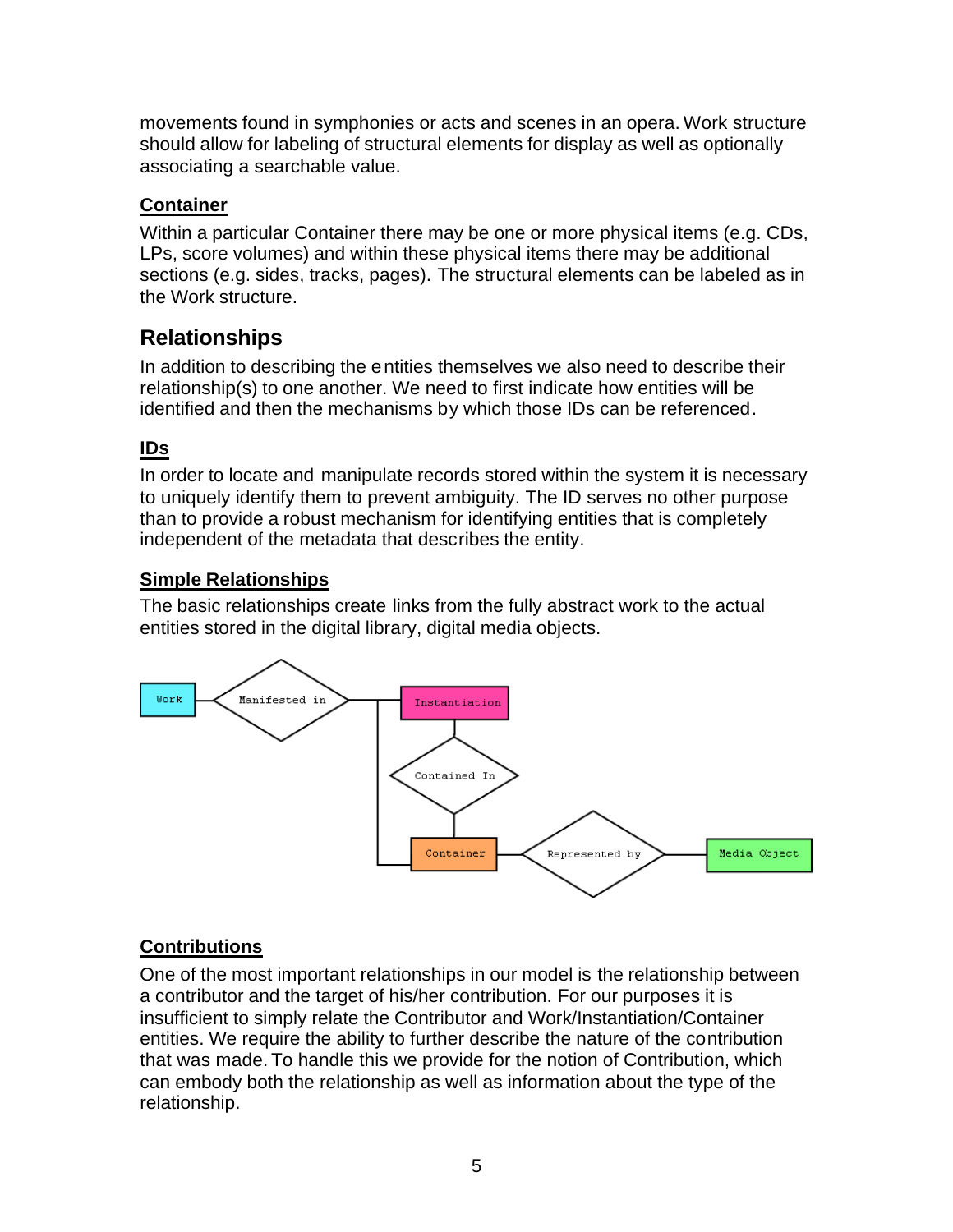#### **Related Works**

In order to model the relationships between works, we again need something slightly more sophisticated than a simple relationship tying the works together. The nature of the relationship between works may be of many types (e.g. derivative/original, collective/member, etc.) and this type needs to be stored with the relationship.

#### **Structural Relationships**

Both Container and Work entities have mechanisms to describe their own structure. In addition, however, there must be a binding or linking made between these structural descriptions and the media objects that contain relevant content. These bindings specify a mapping between the structure and particular offsets into relevant media objects. Container structure and bindings are located within the Container entity itself.



Work structure and bindings work in a similar way, but because there are many potential instantiations of a single work, the Work structure bindings must be stored in the Instantiation.



#### **All Relationships**

All relationships in the model are shown below. Large circles represent top-level records. Smaller circles represent records that are stored within the top-level records. Labels on the connection indicate the names of fields in which the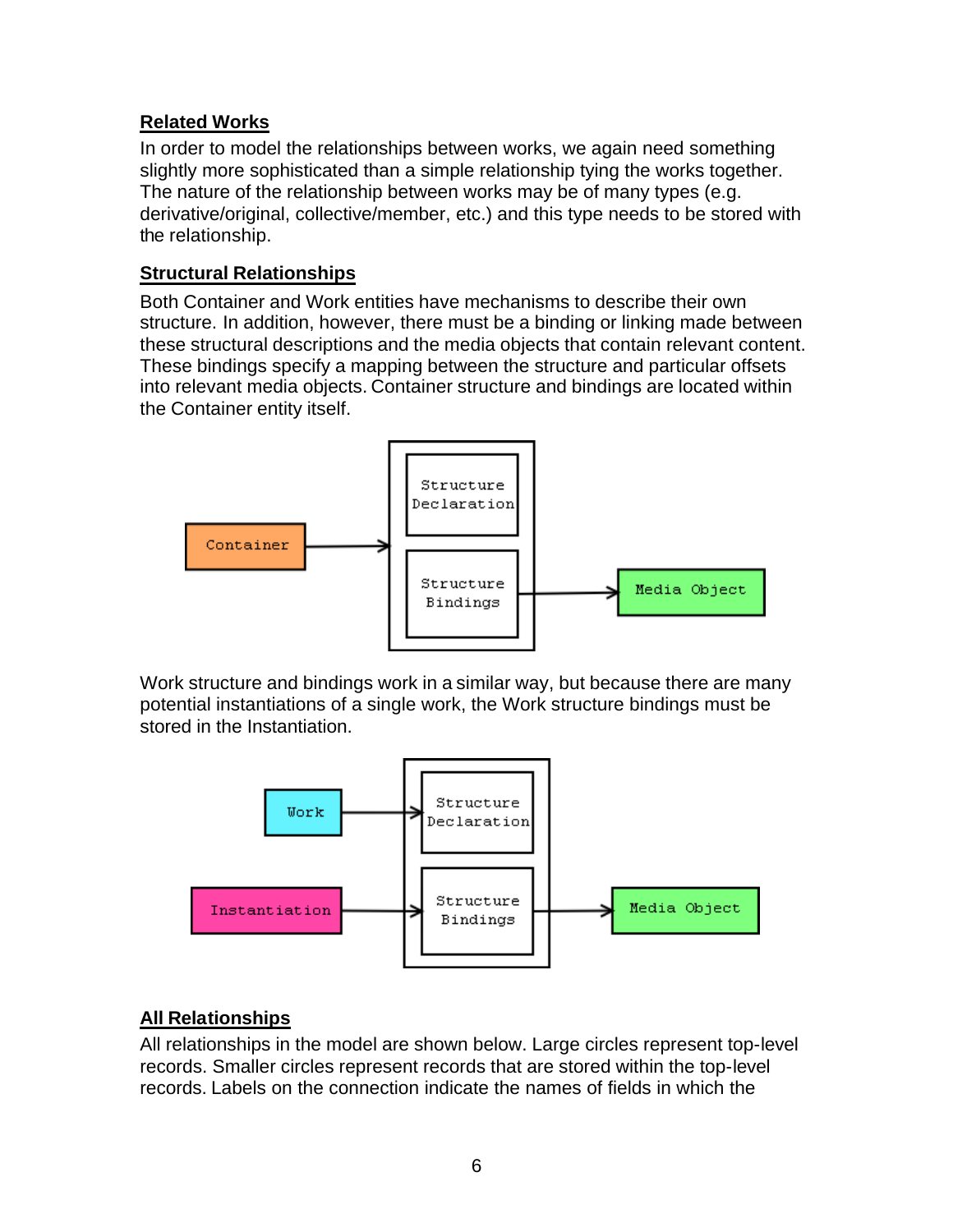relationships are stored. When these field names are singular, they indicate a one-to-one relationship. Plural field names indicate a one-to-many relationship.



# **Administrative Concerns**

### **Source and Vocabulary Tracking**

In the process of cataloging entities, external sources will invariably be used for decisions on formatting (e.g. different types of subject headings may have different forms) as well as to indicate the original source of the data. The original source might be the physical item(s) represented by the container itself (e.g. for instantiation titles) or a more formal source such a particular authority record (local or otherwise). In any case, it is desirable to track these sources as the cataloging is carried out so there is always a trail back to the original source.

### **Digitized Media Information**

In addition to just providing digital content, it is useful to store information about the nature of the digitized media as well as the process in which it was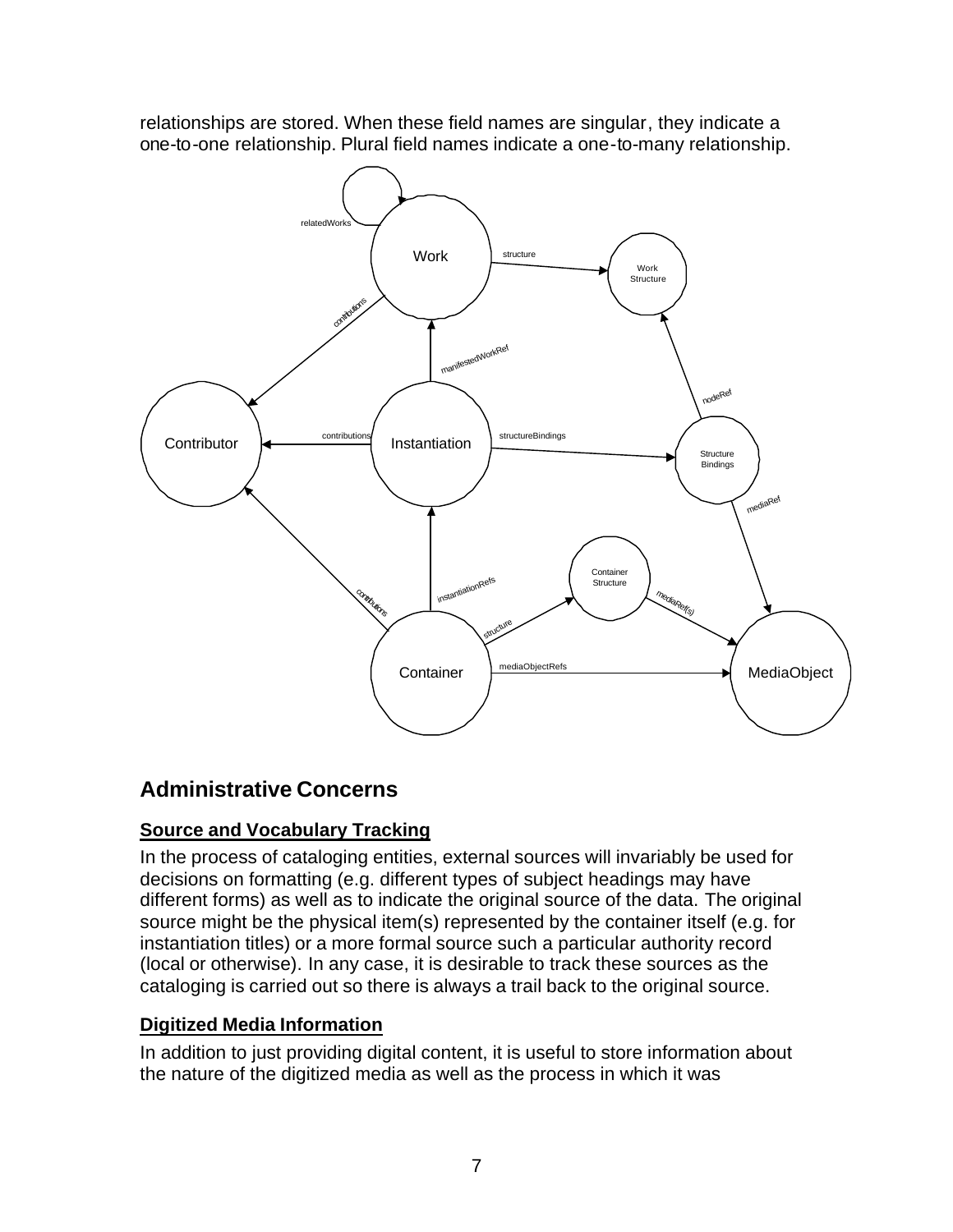generated. This area of metadata may become more sophisticated as we add additional versions of content.

- **File format:** MIME type for the file
- **Compression:** Was compression of any sort used? If so, what was the nature of the compression?
- **Bit Depth:** (images)
- **Resolution:** (images)
- **Number of Channels:** (sound)
- **Sample Size:** (sound)
- **Sample Rate:** (sound)
- **Digitization Information:** Date(s) and Names/IDs for digitization technicians responsible for creating the digital content.
- **Hardware/Software used:** Description of the hardware and software employed in the digitization process.

Each media object has the potential to store more than one actual media file. This is most commonly the case with images stored to represent scores. In any case we need a mechanism to identify and verify the integrity of the files associated with the media object.

- **Sequence Number:** Indicates where this file falls within the sequencing of the media object.
- **File location:** URL to locate the file.
- **File Size:** File size in kilobytes.
- **Checksum:** 128 bit MD5 checksum.

#### **Linkage to Existing System(s)**

There is a natural relationship between our Container entity and the MARC records stored in IUCAT or OCLC. Given that as much content as possible will be imported from current MARC records, its useful to keep references back to these original sources.

- **Other system IDs (control numbers):** OCLC and IUCAT.
- **Physical Identification:** Location, call number, and copy information associated with the original physical item(s) represented by the Container.

#### **Workflow/Status Information**

As the metadata representing entities is actually entered in records, it is important to keep track of the status of the record. In the simplest case the status possibilities would be "available for public access" and "not available for public access". The system does however allow for a mechanism to add more fine grained status descriptors should these prove necessary/useful.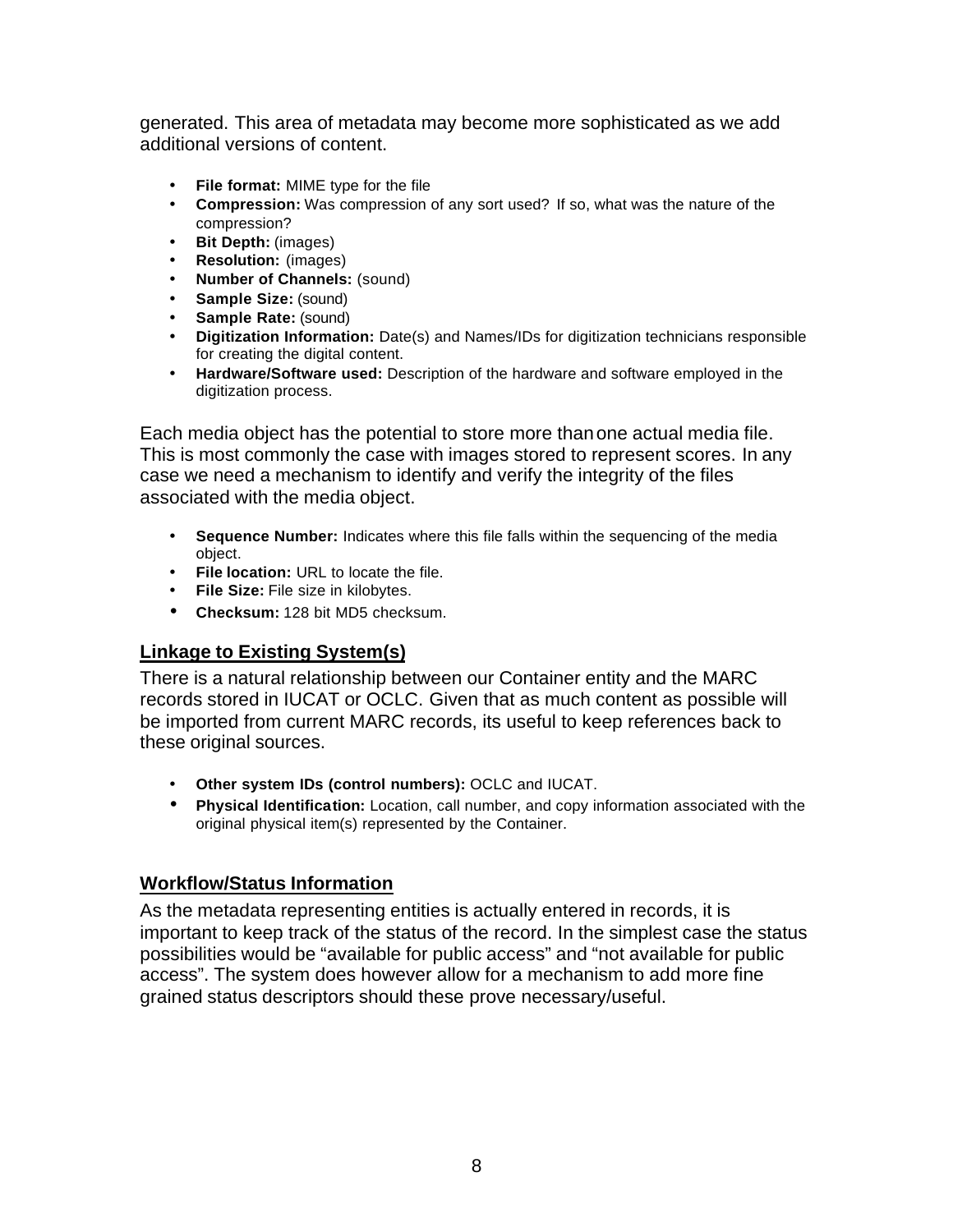### **Interaction and Access Control**

This category might be rightly called even more administrative issues. It is distinguished by its focus purely upon users, their interaction with the system, and how that interaction is regulated.

### **Users and Groups**

**Service:** A record representing an access-controlled resource. Services include streamed audio content and images (controlled to the Container level), the metadata repository, directory services, and content management. Services regulate access by specifying which Groups are allowed and which Groups are denied access privileges.

**User:** A record representing a user of the DML system. User records contain references to Groups they are members of. Additionally Users may contain references to services to which they are allowed or denied access.

**Group:** Groups aggregate Users to make Service access control specifications easier to maintain.

**IP List:** Stores information to allow access based on the IP address of the client.

The authorization process is (conceptually) a three-step process. It is initiated with a request for access to a service in the system. The service request is a duple made up of a User and Service. A request to listen to a Container might look like:

{mjadud, "They Might Be Giants"},

Whereas a request to update the metadata repository with a new Work record might look like:

{mjadud, "Metadata Repository"}

The authorization process begins by locating the records for both the user (the User record) and the content the user is interested in (the Service record). Three steps follow to determine whether access will be granted.

- 1. If the User is specifically denied or allowed access to the Service in question, they are either permitted access or denied, and the process ends.
- 2. The group membership of both the User and Service are checked; if they are both members of the same group, access is permitted; otherwise, we progress on to step three.
- 3. If the IP address the user is connecting from is considered "privileged," access is granted. Otherwise, access is denied, and the process ends.

Step three is primarily intended to give full access to all machines in the Music Library. While other uses might be found, it is not intended for broad application

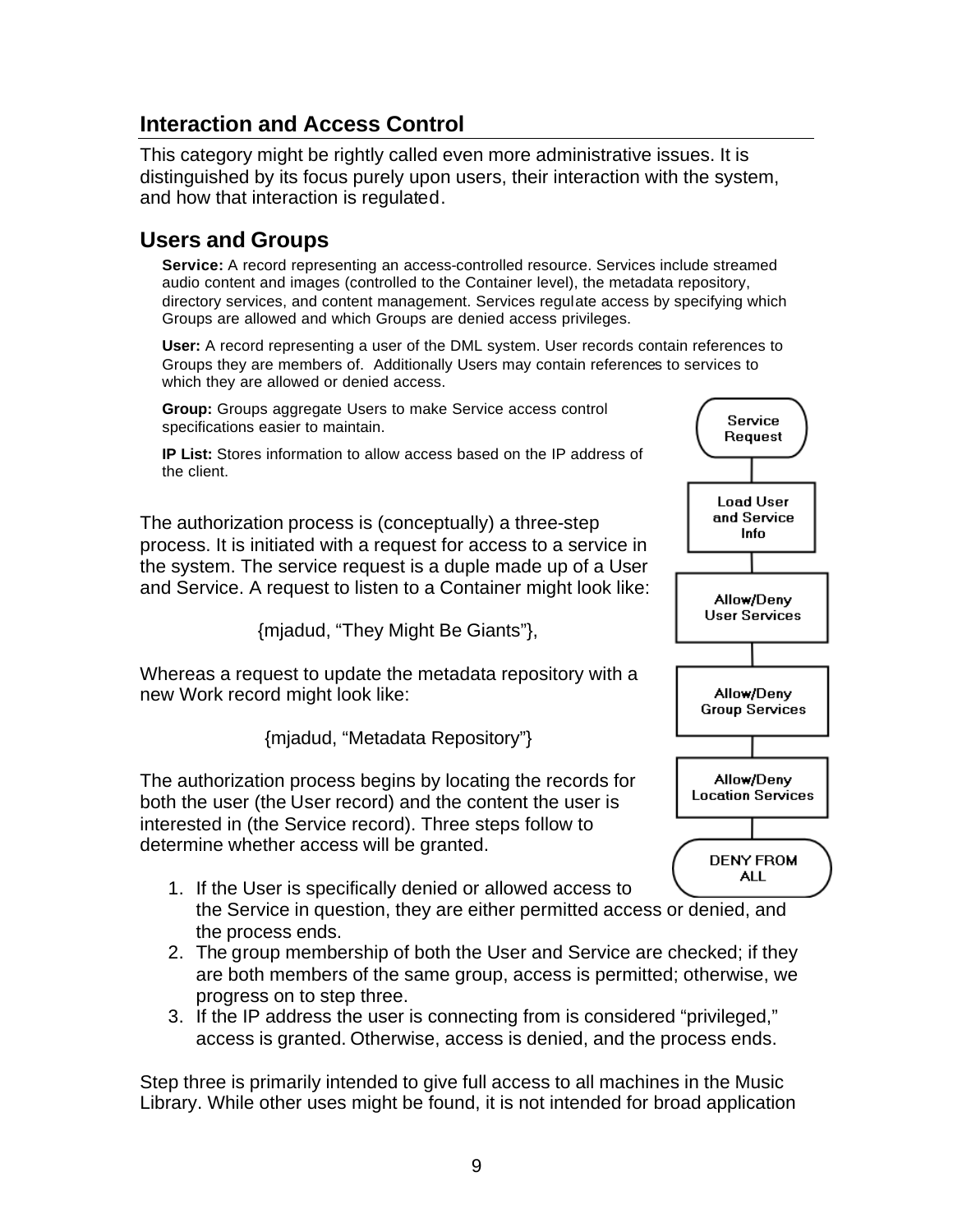## **Access Information**

For each type of record that is stored within the system we wish to track activity using that record. The creation and last update are considered special activities that we especially wish to track so they are stored independently as well as being reflected in the generic, last access.

- **Creation Information:** Date, time, and ID of user that created the record.
- **Last Update Information:** Date, time, and ID of user that last updated the record.

Additionally for media objects useful information can be obtained by keeping track of the last access and number of accesses. This information can be an indicator of the utility/usage/popularity of the media object and may allow for optimization in later versions (e.g. store less used media objects on "slow", cheap storage devices).

- **Last Access Information:** Date, time and ID of user that last accessed the record.
- **Number of Accesses:** Number of times the record has been accessed.

# **Copyright**

As has often come up in discussions about restricting access to content, the desire to be able to make these access decisions by drawing upon information known about the copyright ownership suggests that we need to store information that can assist in making this determination.

- **Copyright Declaration(s):** Copyright date(s) and holder(s) associated with the work/instantiation/container. Also indicates the type or domain of the copyright declaration (e.g. Music, Text, Recording, etc.)
- **Public Domain Status:** Indicates whether this work is known to be in the public domain, known NOT to be in the public domain, or is unknown.

## **External Unique Identifiers**

- **ISMN:** International Standard Music Number. References: http://www.ismn.spk-berlin.de/
- **MRC/EAN/UPC:** Media Catalog Number, European Article Number, and Universal Product Code. MRC and EAN have 13 numeric digits. UPC only has 12 and a leading zero. These numbers provide unique identifiers for the physical item(s) represented by the Container. References: http://www.ean-int.org/, http://www.uc-council.org/
- **ISBN:** For printed sources, specifies the International Standard Book Number provides a unique identifier.
- **Performing Rights Society Work Number:** By identifying the performing rights society and work number associated with a particular work we may be able to more easily track current copyright owners.
- **International Standard Recording Code:** The ISRC provides a mechanism for tracking particular recordings of works across publications.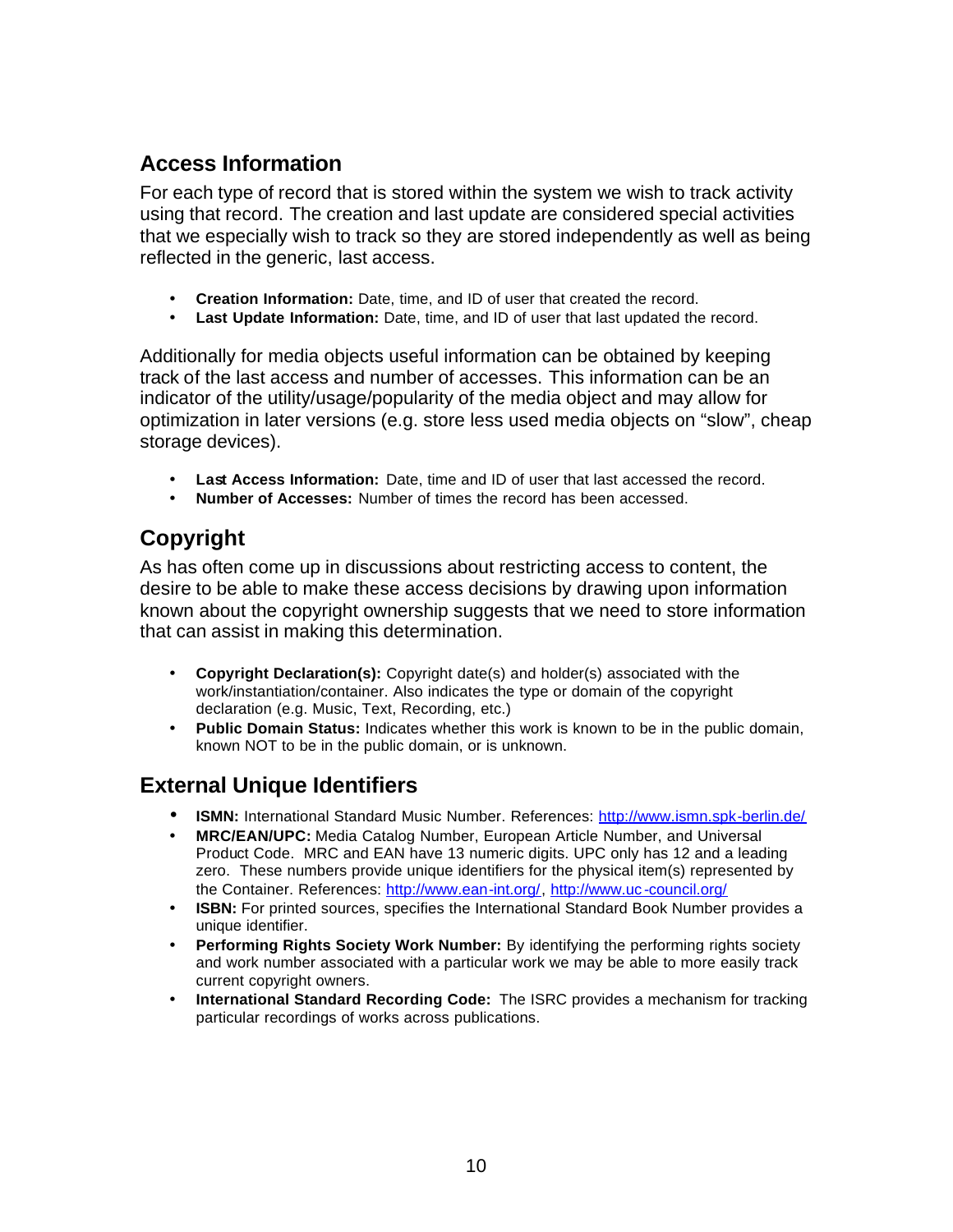## **Data Model**

The discussion of the actual data model which will support the conceptual requirements stated above starts with a discussion of the common element types found in entities and how these may be implemented in a uniform way. By doing so we reduce the amount of work and confusion necessary to support the conceptual elements.

Next, we integrate these data-types into records that will represent the high-level conceptual entities with which we began. Finally, we list all other record types needed to support the top-level records.

This listing provides a conceptual overview of the data types and their relationships. In implementation, the actual field names may be slightly different. Please refer to the XML Schema for the definitive format of the data.

### **Basic Data types**

### **Descriptor**

A descriptor represents a type of textual data that has an internally defined, controlled vocabulary. An example would be the role descriptor used to define the type of contribution that is made to a work/instantiation/container. The descriptors in a vocabulary will be fixed in general (i.e. new descriptors shouldn't be created on a whim), but additions and deletions will be possible if necessary. When a field is filled with a Descriptor, the vocabulary itself will be stored separately, and is not detailed in this document, though suggested values are sometimes given to illustrate the nature of the field.

### **Date**

In current practice, a lot of information is associated with "dates". Certainty and precision qualifiers (e.g.? and circa) are used to further indicate the nature of the date. Multiple possible dates may be listed where the exact date is not known. Less precise units may be used (centuries, decades) where exact years are not known. Finally, dates that are incorrect (e.g. due to publishing error) are annotated along with the correct date.

Clearly we need quite a bit of flexibility to support all these activities, but we cannot simply allow the date to be free form if we wish to normalize (descriptions for the same date should be the same) and convert the date to an internal numeric form for sorting/searching purposes. To support these activities as much of the date specification must be as regular as possible.

The representation described below is based on ISO 8601:1988 Date/Time Representations, with extensions from common library practice:

Valid Date Base forms: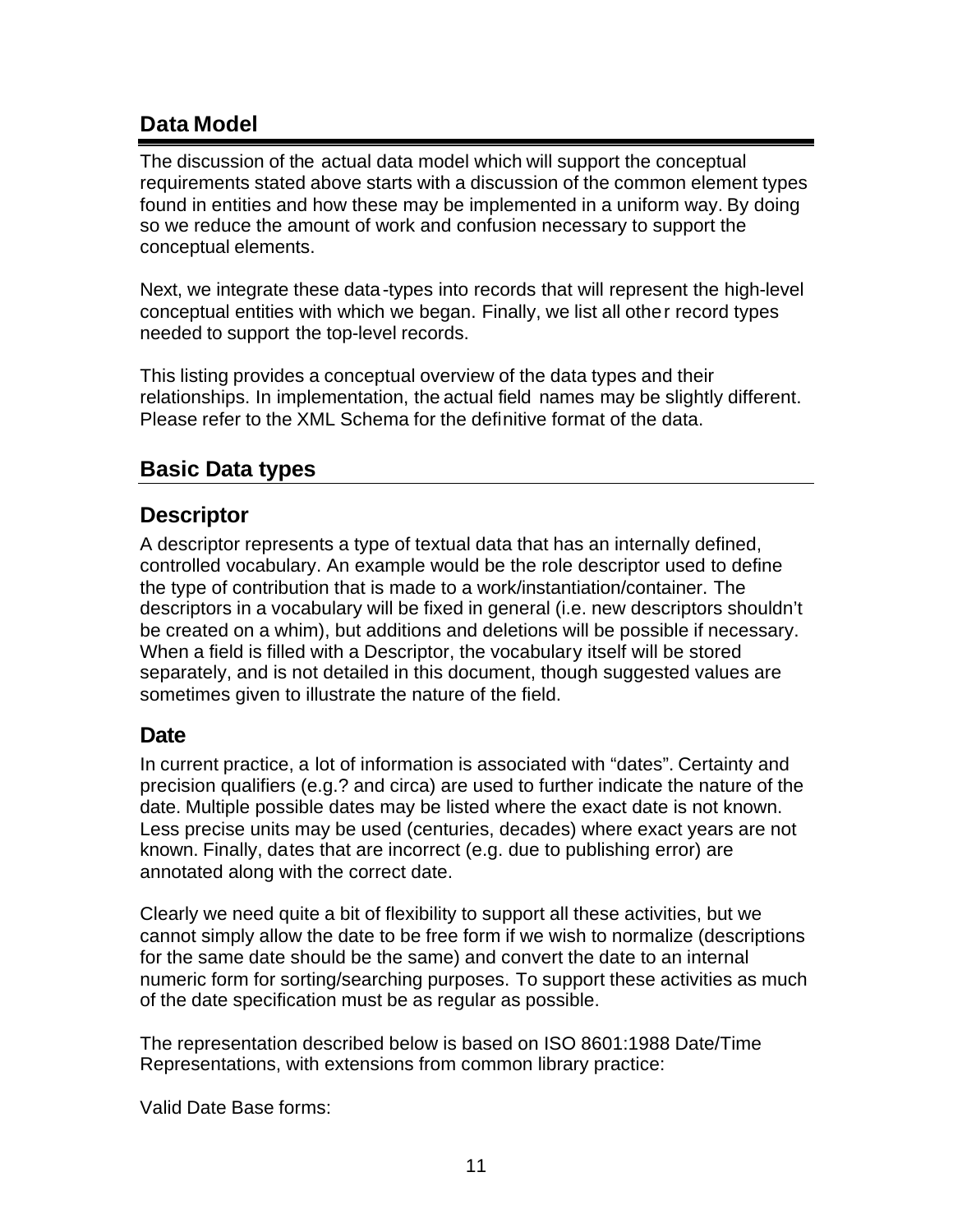**YY***uu* -- Century or **YYY***u* -- Decade or **YYYY** -- Year or **YYYY**-**MM** -- Year/Month or **YYYY**-**MM**-**DD** -- Year/month/Day

Valid Date Base form connectors and qualfiers:

**?** -- Date may be incorrect, follows date **ca.** --Actual date is near or equal to this date, precedes date

**early** (approx. YY00-YY33) or **middle** (approx. YY34-YY66) or **late** (approx. YY67-YY99) – additional precision for century-based  $d$ ates $^2$ 

**/** --OR, used provide multiple **possible** dates **to** – range, specifies begin and end dates

Additionally we provide a mechanism for specifying date related descriptive content that will not be convertible or should not be used when sorting using dates.

Valid date comment (follows date base): **[***comment***]**

A few examples:

- 1977-02-25, 1977-02-27 [container also specifies 1977-02-29]
- early 12uu
- ca. 197u
- 1978/1979
- 1954-12 to 1955-01

It is worth noting that this formatting does NOT imply a particular format when presenting data to the user (e.g. in a result set display). By creating a format that can easily be disassembled, we can ensure that it is possible to translate into any presentation format we desire.

## **Timestamp**

Precise date/time combinations created by the system are stored in the software platform's native timestamp objects, which are usually accurate to the level of milliseconds. Timestamps are used to track the exact times at which records are created or modified.

# **Typed Date**

In some situations (namely Contributor dates), it is more convenient to have a single field capable of storing different types of dates rather than attempting to specify and allocate space for all the different types of dates up front. To support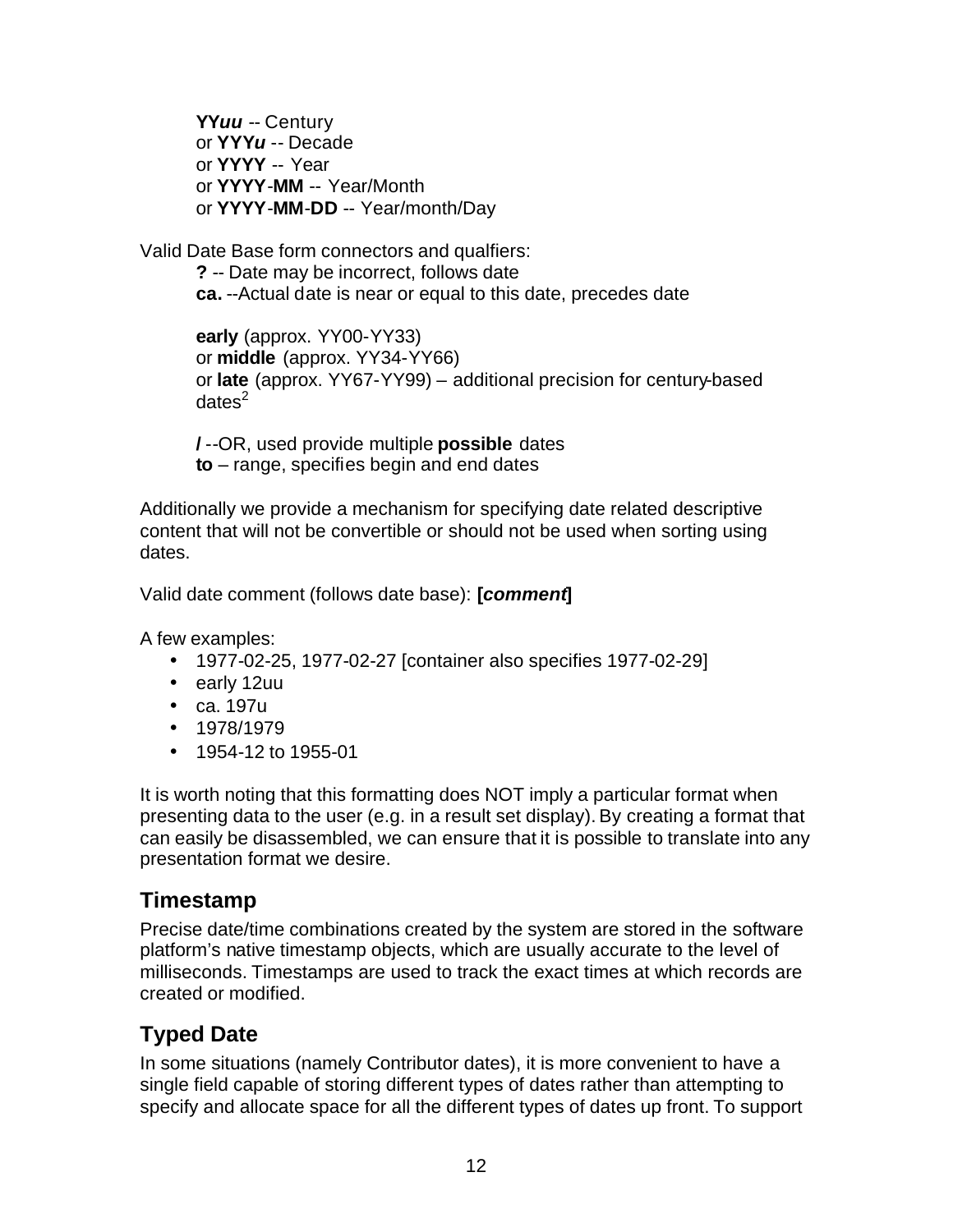this we create a typed date type that stores information on the type as well as the date.

| <b>Field</b> | Mult. | <b>Type</b>          |
|--------------|-------|----------------------|
| <b>Date</b>  |       | <b>Date</b>          |
| <b>Type</b>  |       | Date type descriptor |

### **Text**

In its most simple form this data type allows the storage of textual characters. Any valid Unicode character can be used, including the ANSI/ANSEL character sets that are currently used by Indiana University's current MARC system.

Some text also includes a description of the source for the text. In some cases, the text field itself contains a source directly, and is denoted as type Sourced Text. For other fields, source information may be stored in Note fields with the type Source Data Found.

### **Title**

From outward appearances titles are just another piece of text, but they have in current practice an additional "hidden" functionality. When titles are sorted, articles at the beginning of the title are not taken into account. In order to support this, we provide for an indicator to be specified that provides an offset that specifies the number of characters to skip from the beginning of the title<sup>3</sup>.

| Field                | Mult. | Type          |
|----------------------|-------|---------------|
| <b>Title</b>         |       | Text          |
| Non-filing indicator |       | <b>Number</b> |

Like plain text, titles can also contain source information.

#### **Note**

For each entity type we have the ability to describe further any details that don't "fit" into any other place. Notes can be categorized so that, for example, administrative notes intended for library staff and administrators are not displayed in typical user interfaces.

| <b>Field</b> | Mult. | <b>Type</b>                 |
|--------------|-------|-----------------------------|
| Note Content |       | Text                        |
| Note Type    |       | <b>Note Type Descriptor</b> |

In practice, we will have two distinct classes of notes, each with its own vocabulary of types. This allows bibliographic records (Containers and

White space before the first non-article character should also be included in this offset.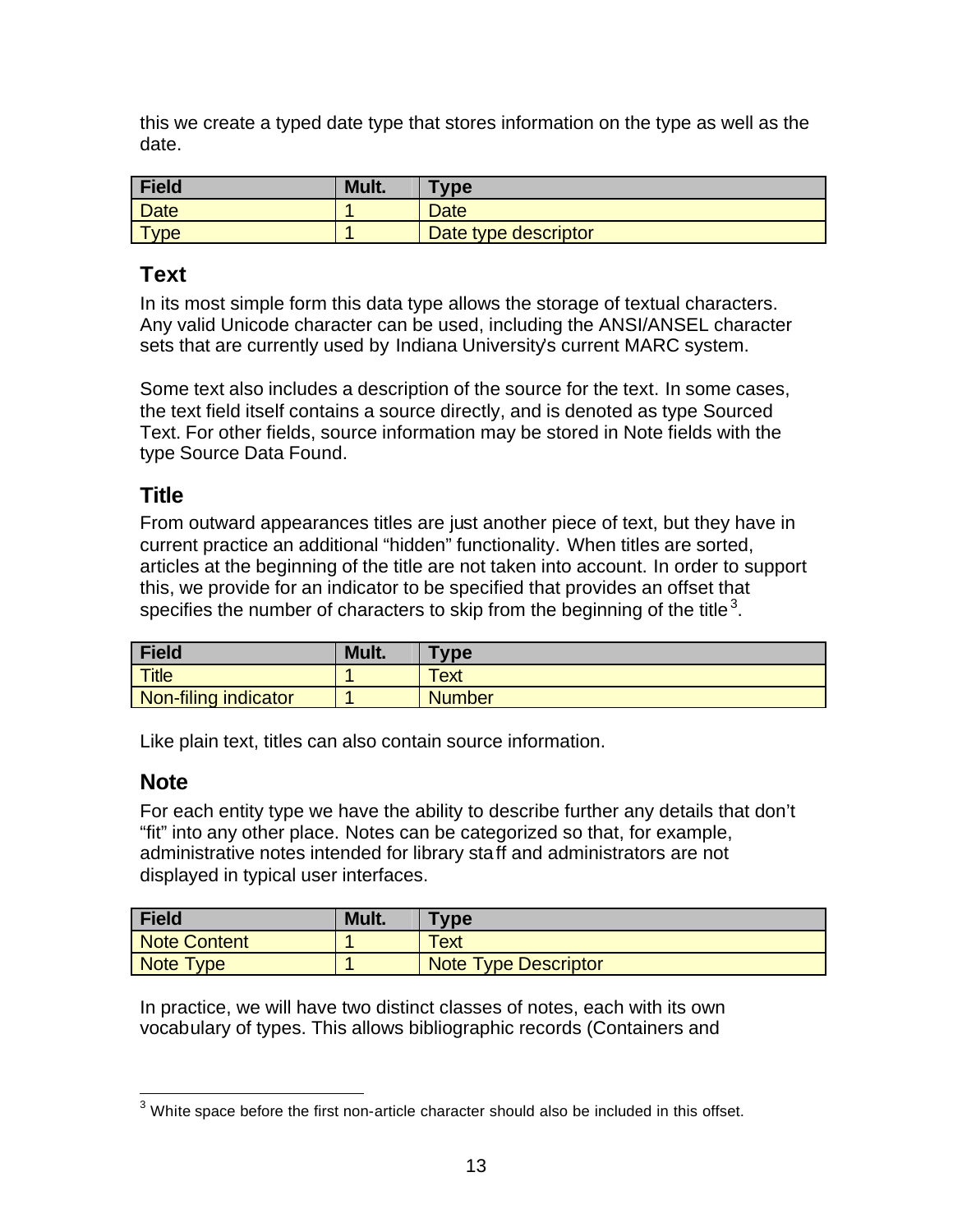Instantiations) to have differing note information from authority records (Works and Creators).

# **Contribution**

The contribution data type is used in the representation of the typed relationship between a contributor and the target of their contribution (e.g. a Container, Work or Instantiation). In addition, the contribution can store a name to be associated with the contributor that is specific to that contribution. In general, these will be contributor names as indicated on the Container materials.

| <b>Field</b>     | Mult. | Type                   |
|------------------|-------|------------------------|
| Contributor      |       | ID                     |
| <b>Name Used</b> | U. I  | Text                   |
| <b>Role Type</b> |       | <b>Role Descriptor</b> |

# **Work Relation**

Used to represent types of relationships between Works. Examples being collective work-member work and original work-derived work relationships.

| <b>Field</b>         | Mult. | <b>Type</b>                    |
|----------------------|-------|--------------------------------|
| Related Work         |       | ID                             |
| <b>Relation Type</b> |       | <b>Relationship Descriptor</b> |

# **Document Info**

The document description data type is used in the representation of the Container in order to describe its associated document(s)

| <b>Field</b>                | Mult. | Type                                                                                |
|-----------------------------|-------|-------------------------------------------------------------------------------------|
| Document Type               |       | Document Type Descriptor (Sound, Score)                                             |
| <b>Document Format</b>      |       | Document Format Descriptor (LP, CD, Tape,<br><b>Vocal Score, Full Score, Parts)</b> |
| <b>Physical Description</b> |       | Text                                                                                |

# **Language Use**

Description of language(s) used occurs in Work, Instantiation, and Containers. In each case there may be desire to indicate the nature or context in which the particular language is being used.

| <b>Field</b>                   | Mult. | Tvpe                       |
|--------------------------------|-------|----------------------------|
| Language                       |       | <b>Language Descriptor</b> |
| <b>Location/Context of Use</b> |       | <b>Text</b>                |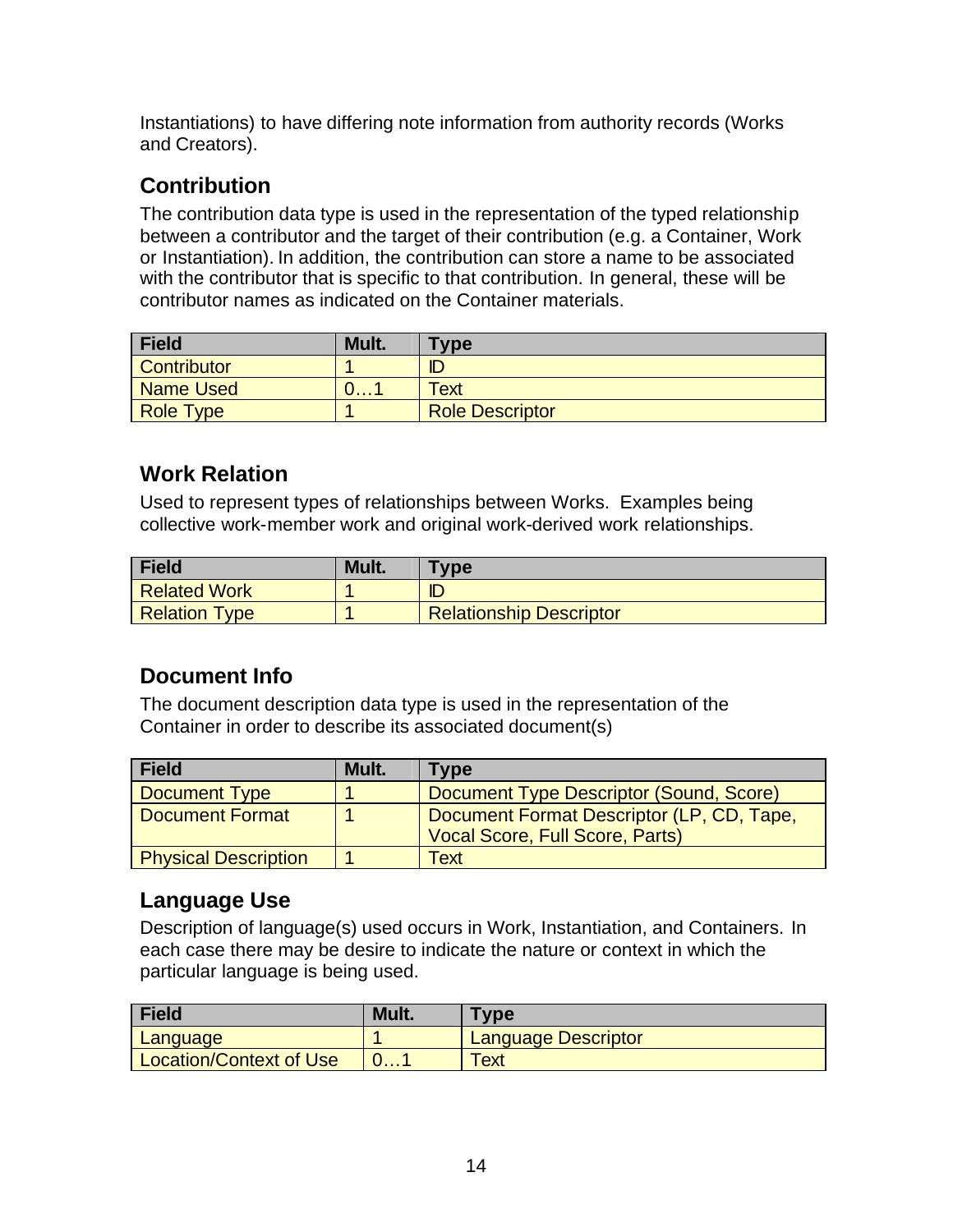### **Instrumentation Info**

| <b>Field</b>                      | Mult. | <b>Type</b>                       |
|-----------------------------------|-------|-----------------------------------|
| <b>Quantity</b>                   |       | <b>Number</b>                     |
| <b>Instrumentation Descriptor</b> |       | <b>Instrumentation Descriptor</b> |

#### **Resource**

| Field                          | Mult.        | <b>Type</b> |
|--------------------------------|--------------|-------------|
| $\overline{\phantom{a}}$ Title |              | Text        |
| <b>Description</b>             |              | <b>Text</b> |
| Location                       | <u> U. I</u> | <b>JRL</b>  |

#### **Access Info**

Typically automatically generated by the system, this data-type records the date and time of a particular access as well as the ID of the user involved.

| <b>Field</b>            | Mult. | <b>Type</b>      |
|-------------------------|-------|------------------|
| <b>User</b>             |       | User ID          |
| <b>Access Timestamp</b> |       | <b>Timestamp</b> |

## **File Info**

File Info provides a mechanism for storing the administrative metadata to be associated with each file found within a media object.

| <b>Field</b>       | Mult. | Type                                            |
|--------------------|-------|-------------------------------------------------|
| <b>File Name</b>   |       | <b>Text</b>                                     |
| <b>File Size</b>   |       | <b>Number</b>                                   |
| <b>File Extent</b> | 01    | Number (size of the stored media, in its units) |
| Checksum           |       | <b>Text</b>                                     |
| <b>Creation</b>    |       | Timestamp                                       |
| <b>Last Update</b> |       | Timestamp                                       |

## **Physical ID Info**

Information that identifies the physical items that make up a given Container.

| <b>Field</b>       | Mult. | Гуре                       |
|--------------------|-------|----------------------------|
| Location           |       | <b>Location Descriptor</b> |
| <b>Call Number</b> |       | Text                       |
| <b>Copy Number</b> |       | <b>Number</b>              |

# **Copyright Declaration**

Work, Instantiation, and Container each could indicate various copyright declarations that we need to store for later review. We will store this information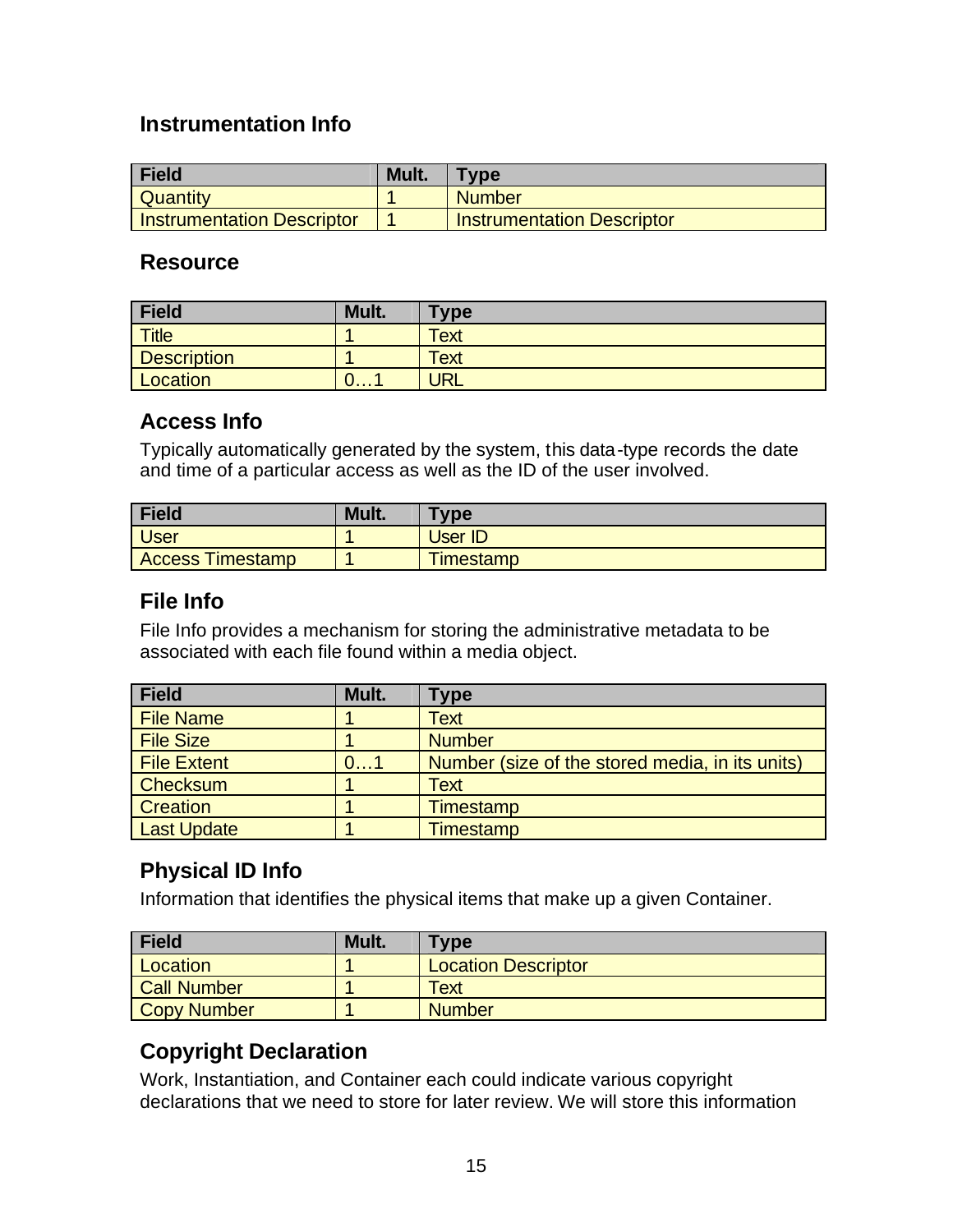by identifying the copyright holder, the copyright domain, and the copyright date if available.

| Field                   | Mult. | <b>Type</b> |
|-------------------------|-------|-------------|
| <b>Copyright Owner</b>  |       | <b>Text</b> |
| <b>Copyright Domain</b> |       | Text        |
| <b>Copyright Date</b>   |       | <b>Date</b> |

# **Top-Level Records**

| <b>Yellow</b> | <b>Descriptive</b>    |
|---------------|-----------------------|
| Tan           | <b>Structural</b>     |
| <b>Blue</b>   | Relational/Connective |
| l Green       | Administrative        |

## **Contributor Record**

| <b>Field</b>               | Mult.    | <b>Type</b>                              |
|----------------------------|----------|------------------------------------------|
| <b>Type</b>                |          | <b>Type Descriptor (Person or Group)</b> |
| <b>Uniform Name</b>        |          | <b>Sourced Text</b>                      |
| Variant Name(s)            | $0$ Many | <b>Text</b>                              |
| Date(s)                    | $0$ Many | <b>Typed Date</b>                        |
| <b>Variant Date(s)</b>     | $0$ Many | <b>Typed Date</b>                        |
| <b>Place of Origin</b>     | 01       | <b>Text</b>                              |
| Note(s)                    | $0$ Many | <b>Note</b>                              |
| <b>Related Resource(s)</b> | $0$ Many | <b>Resource</b>                          |
| ID                         |          | ID                                       |
| <b>Record Creation</b>     |          | <b>Access Info</b>                       |
| <b>Last Record Update</b>  |          | Access Info                              |
| <b>Record Status</b>       |          | <b>Status Descriptor</b>                 |

### **Work Record**

| <b>Field</b>                     | Mult.    | <b>Type</b>                              |
|----------------------------------|----------|------------------------------------------|
| <b>Type</b>                      |          | <b>Descriptor (Single or Collective)</b> |
| <b>Uniform Title</b>             |          | <b>Sourced Title</b>                     |
| <b>Variant Title(s)</b>          | $0$ Many | <b>Title</b>                             |
| <b>Date of Composition</b>       | 01       | Date                                     |
| <b>Place of Composition</b>      | 01       | <b>Text</b>                              |
| <b>Date of First Performance</b> | 01       | Date                                     |
| <b>Date of First Publication</b> | 01       | Date                                     |
| <b>Other Dates</b>               | $0$ Many | <b>Typed Date</b>                        |
| <b>Original Text Title</b>       | 01       | <b>Text</b>                              |
| Language(s)                      | 0Many    | <b>Language Use</b>                      |
| <b>Subject Heading(s)</b>        | $0$ Many | <b>Sourced Text</b>                      |
| <b>Class Number</b>              | 01       | <b>Sourced Text</b>                      |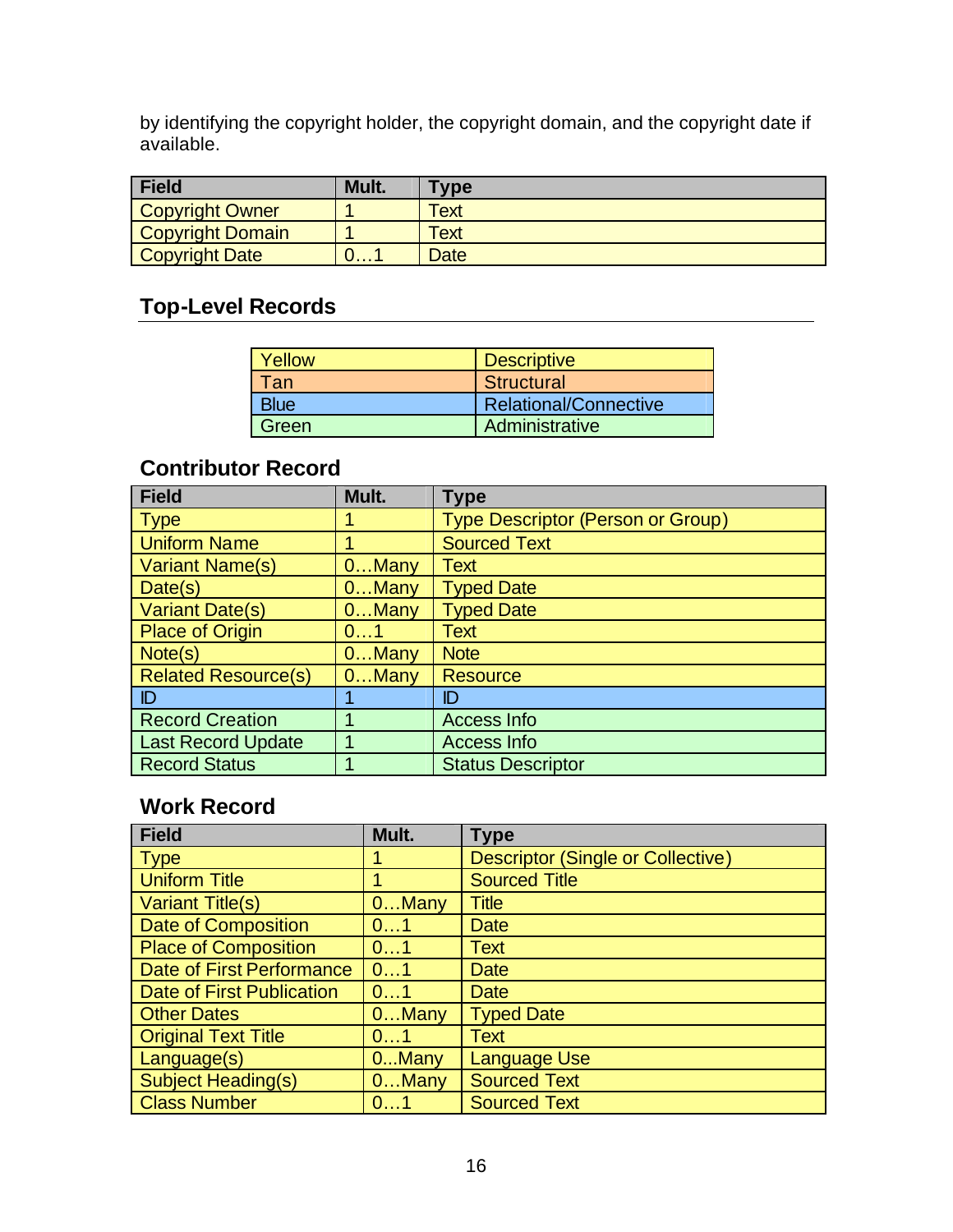| Instrumentation                 | $0$ Many | Instrument Info                   |
|---------------------------------|----------|-----------------------------------|
| Genre, Form, and Style          | $0$ Many | Genre, Form, Style Descriptor     |
| Key                             | 01       | <b>Key Descriptor</b>             |
| Note(s)                         | $0$ Many | <b>Note</b>                       |
| <b>Related resource(s)</b>      | $0$ Many | <b>Resource</b>                   |
| <b>Work Structure</b>           | 01       | <b>Structure Declaration</b>      |
| ID                              |          | ID                                |
| Contribution(s)                 | $0$ Many | Contribution                      |
| <b>Related Work(s)</b>          | $0$ Many | <b>Work Relation</b>              |
| <b>Copyright Declaration(s)</b> | $0$ Many | <b>Copyright Declaration</b>      |
| <b>Performing Rights</b>        | 01       | <b>Text</b>                       |
| <b>Society Work Number</b>      |          |                                   |
| <b>Public Domain</b>            | 1        | Descriptor (Unknown, Known Public |
|                                 |          | Domain, Known NOT Public Domain)  |
| <b>Other System ID's</b>        | $0$ Many | <b>Text</b>                       |
| <b>Work Structure Source</b>    | 01       | <b>Text</b>                       |
| <b>Record Creation</b>          | 1        | <b>Access Info</b>                |
| <b>Last Record Update</b>       | 1        | <b>Access Info</b>                |
| <b>Record Status</b>            |          | <b>Status Descriptor</b>          |

# **Instantiation Record**

| <b>Field</b>                    | Mult.    | <b>Type</b>                               |
|---------------------------------|----------|-------------------------------------------|
| <b>Title</b>                    |          | <b>Title</b>                              |
| <b>Document Description</b>     | 1        | Document Info                             |
| Subject Heading(s)              | $0$ Many | <b>Sourced Text</b>                       |
| <b>Class Number</b>             | 01       | <b>Sourced Text</b>                       |
| Instrumentation                 | $0$ Many | Instrument Info,                          |
| Genre, Form, and Style          | $0$ Many | Genre, Form, and Style Descriptor         |
| Language(s)                     | $0$ Many | <b>Language Use</b>                       |
| <b>Notation</b>                 | 01       | <b>Notation Descriptor</b>                |
| Date(s) of Performance          | $0$ Many | <b>Date</b>                               |
| <b>Place of Performance</b>     | 01       | <b>Text</b>                               |
| Note(s)                         | $0$ Many | <b>Note</b>                               |
| ID                              |          | ID                                        |
| Contribution(s)                 | $0$ Many | Contribution                              |
| <b>Manifested Work</b>          |          | ID                                        |
| <b>Completeness Indicator</b>   | 1        | Descriptor (Complete or Incomplete)       |
| <b>Structural Binding</b>       | 01       | <b>Structural Binding</b>                 |
| <b>Binding Level</b>            | 1        | <b>Binding Level Descriptor (Outline,</b> |
|                                 |          | Measure)                                  |
| <b>Copyright Declaration(s)</b> | $0$ Many | <b>Copyright Declaration</b>              |
| <b>Public Domain</b>            |          | Descriptor (Unknown, Known Public         |
|                                 |          | Domain, Known NOT Public Domain)          |
| <b>Record Creation</b>          | 1        | <b>Access Info</b>                        |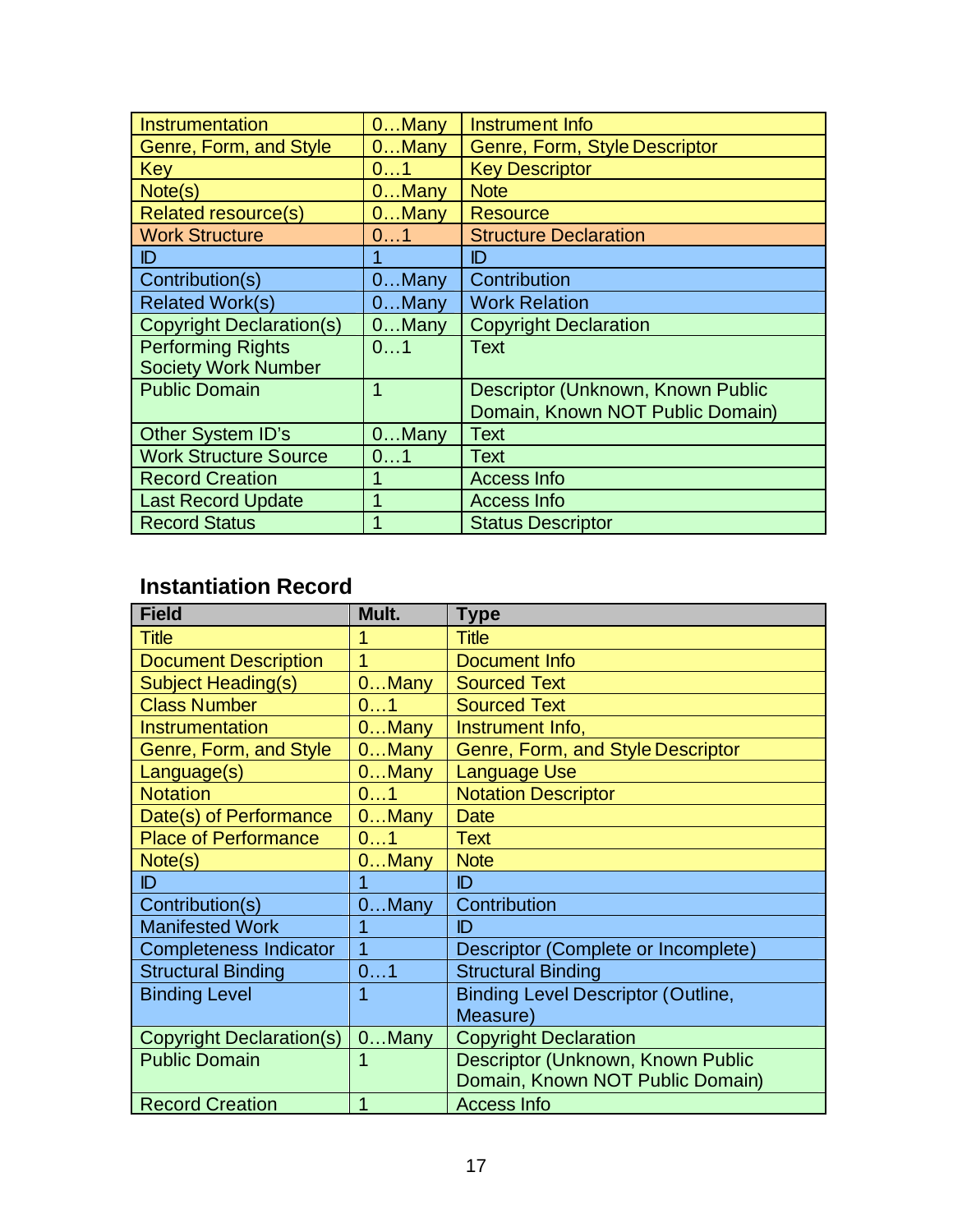| <b>Last Record Update</b> | Access Info       |
|---------------------------|-------------------|
| <b>Record Status</b>      | Status Descriptor |

# **Container Record**

| <b>Field</b>                    | Mult.           | <b>Type</b>                                           |
|---------------------------------|-----------------|-------------------------------------------------------|
| <b>Display Title</b>            | 1               | <b>Title</b>                                          |
| <b>Additional Titles</b>        | 0Many           | <b>Title</b>                                          |
| <b>Uniform Series Title</b>     | $0$ Many        | <b>Title</b>                                          |
| <b>Publisher</b>                | 01              | <b>Text</b>                                           |
| <b>Edition</b>                  | 01              | <b>Text</b>                                           |
| <b>Publisher/Plate Numbers</b>  | 0Many           | <b>Text</b>                                           |
| <b>Document Description(s)</b>  | 1Many           | <b>Document Info</b>                                  |
| Language(s)                     | $0$ Many        | <b>Language Use</b>                                   |
| Date of Publication             | 01              | <b>Date</b>                                           |
| Date of Copyright               | 01              | <b>Date</b>                                           |
| <b>Place of Publication</b>     | 01              | <b>Text</b>                                           |
| Note(s)                         | $0$ Many        | <b>Note</b>                                           |
| <b>Container Structure</b>      | 01              | <b>Structural Declaration</b>                         |
| ID                              | $\overline{1}$  | ID                                                    |
| Contribution(s)                 | $0$ Many        | Contribution                                          |
| <b>Contained Media Objects</b>  | $0$ Many        | ID                                                    |
| <b>Contained Instantiations</b> | $0$ Many        | ID                                                    |
| <b>Physical Identification</b>  | $\overline{1}$  | Physical ID Info                                      |
| Condition                       | 01              | <b>Condition Descriptor</b>                           |
| <b>Holding Status</b>           | 01              | <b>Holding Status Descriptor (Public,</b><br>Reserve) |
| <b>ISBN</b>                     | 01              | <b>Text</b>                                           |
| <b>MRC/EAN/UPC</b>              | $\overline{01}$ | <b>Text</b>                                           |
| <b>ISMN</b>                     | 01              | <b>Text</b>                                           |
| <b>Copyright Declaration(s)</b> | $0$ Many        | <b>Copyright Declaration</b>                          |
| <b>Public Domain</b>            | $\overline{1}$  | Descriptor (Unknown, Known Public                     |
|                                 |                 | Domain, Known NOT Public Domain)                      |
| Other System ID's               | 0Many           | <b>Text</b>                                           |
| <b>Record Creation</b>          | 1               | <b>Access Info</b>                                    |
| <b>Last Record Update</b>       | $\overline{1}$  | <b>Access Info</b>                                    |
| <b>Record Status</b>            | 1               | <b>Status Descriptor</b>                              |

# **Media Object Record**

| <b>Field</b>     | Mult. | <b>Type</b> |
|------------------|-------|-------------|
| Label            |       | Text        |
| $\mathbb{D}$     |       | ID          |
| File Format      |       | <b>Text</b> |
| Compression      |       | <b>Text</b> |
| <b>Bit Depth</b> |       | Text        |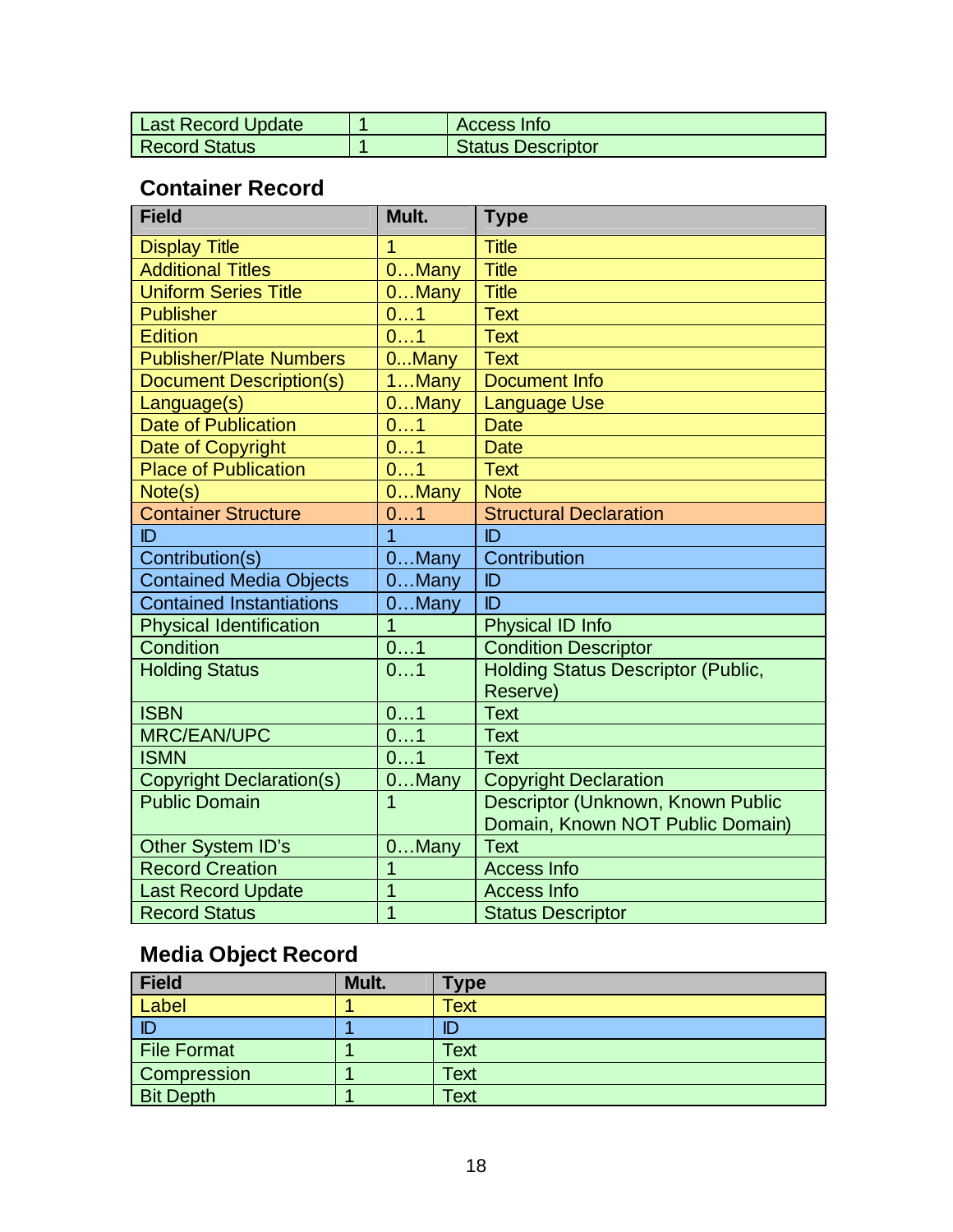| <b>Resolution</b>         |       | <b>Text</b>                              |
|---------------------------|-------|------------------------------------------|
| <b>Number of Channels</b> |       | <b>Number</b>                            |
| <b>Sample Size</b>        |       | <b>Number</b>                            |
| <b>Sample Rate</b>        |       | <b>Number</b>                            |
| <b>Digitization</b>       |       | Text (Hardware and software description) |
| Envirionment              |       |                                          |
| Date Digitized            |       | Date                                     |
| <b>Digitized By</b>       |       | Text                                     |
| <b>Record Creation</b>    |       | Access Info                              |
| <b>Last Record Update</b> |       | Access Info                              |
| <b>Record Status</b>      |       | <b>Status Descriptor</b>                 |
| <b>Number of Accesses</b> |       | <b>Number</b>                            |
| <b>Contained File(s)</b>  | 1Many | File Info                                |

## **Use of XML**

Before moving on to the more complex data types that enable connections between the top-level records, it is useful to note that the entire data model can be stored in XML format. For some of the data types described below, XML examples are given. This format follows a consistent style, using the following guidelines:

- Capitalization must be consistent. XML attributes are named using camelCase, which has words run together, the first word in lower-case, and succeeding words having an initial capital. XML elements should be UpperCamelCase, with an initial capital.
- Underscores are not allowed in XML attribute/element names.
- When deciding whether a field should be stored as an XML element or attribute, try to make the "data" elements, and the "metadata" attributes, while realizing that there is not always a clear distinction between the two.
- When possible, the name for a list of items should be the plural of the name for an individual item. For example, a list of <VariantName> elements is enclosed in a <VariantNames> element.

# **Structure and Bindings**

### **Container Structure**

Every container has a structure that allows navigation. The detail represented in this structure may vary widely, from a score volume that only has a table of contents section and the main section, to a multiple-item boxed set that contains books, CD's, etc., where the books have chapters and subsections, while the CD's may have groups of tracks along with the tracks themselves.

| <b>Field</b> | Mult. | <b>Type</b> |
|--------------|-------|-------------|
| Label        |       | Text        |
| Item         | 0Many | <b>Item</b> |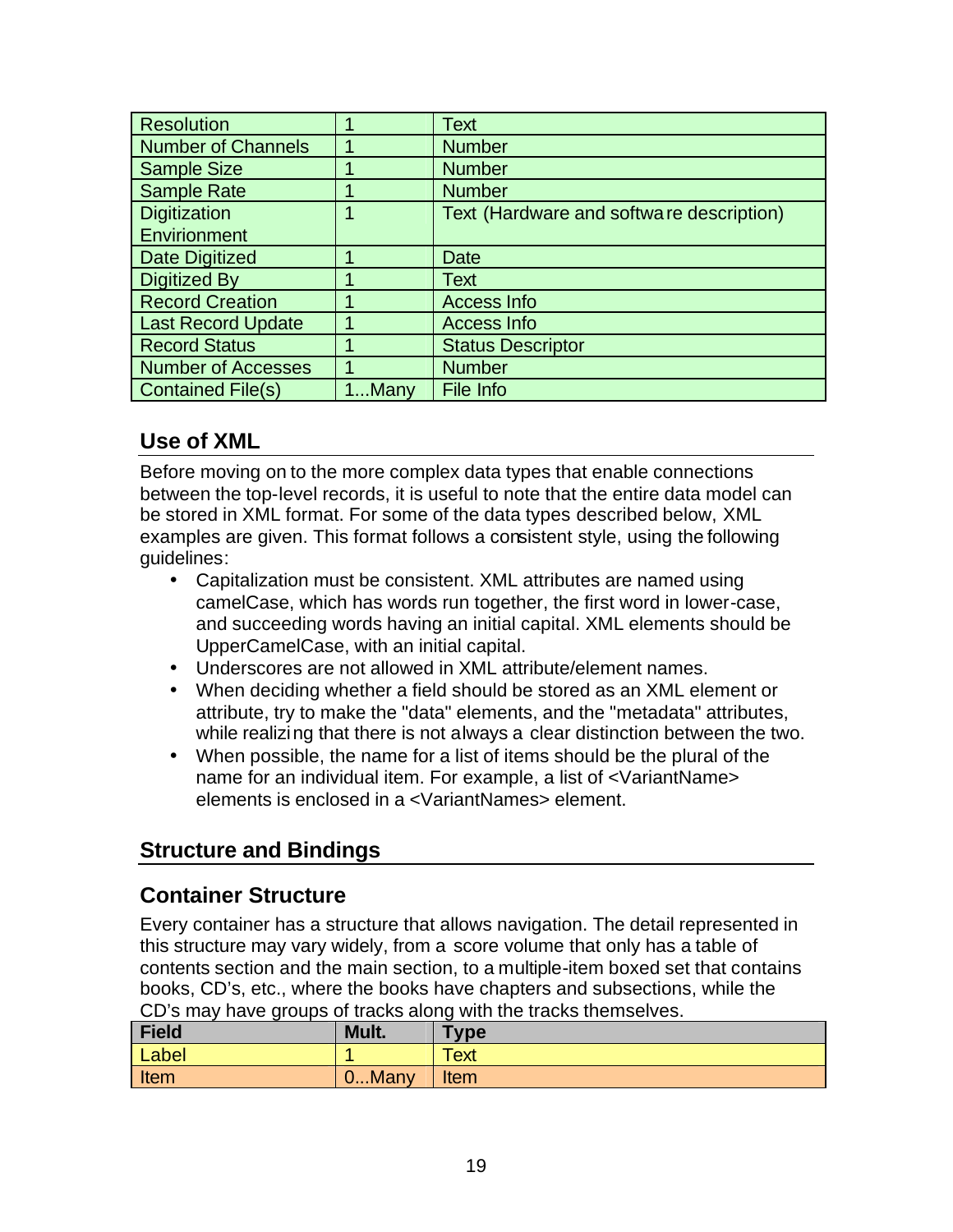### **Item**

An Item is a particular piece of a container, such as a CD. Many containers will only have one item.

| <b>Field</b> | Mult.    | <b>Type</b> |
|--------------|----------|-------------|
| Label        |          | <b>Text</b> |
| <b>Div</b>   | $0$ Many | Div         |
| <b>Chunk</b> | $0$ Many | Chunk       |

### **Div**

A Div is used to indicate sections of a container that need a particular grouping, such as the table of contents in a score.

| Field        | Mult. | <b>Type</b>                                             |
|--------------|-------|---------------------------------------------------------|
| Label        |       | Text                                                    |
| <b>ISRC</b>  | 01    | <b>Text (International Standard Recording)</b><br>Code) |
| <b>Div</b>   | 0Many | Div                                                     |
| <b>Chunk</b> | 0Many | <b>Chunk</b>                                            |

## **Chunk**

A chunk is the smallest portion of a container that can be represented, typically a single page of a score or single track of a CD. The main purpose of Chunk is to put a label on a Content Interval.

| <b>Field</b>            | Mult. | Type                                                    |
|-------------------------|-------|---------------------------------------------------------|
| Label                   |       | Text                                                    |
| <b>ISRC</b>             | 01    | <b>Text (International Standard Recording)</b><br>Code) |
| <b>Content Interval</b> |       | <b>Content Interval</b>                                 |

## **Content Interval**

| Field        | Mult. | <b>Type</b>           |
|--------------|-------|-----------------------|
| Media Ref    |       | ID (of a MediaObject) |
| <b>Begin</b> |       | <b>Number</b>         |
| End          |       | <b>Number</b>         |

# **Work Structure**

Each node within a work structure has an ID number, which is used by items that bind to this structure. Since sections of a work are completely abstract, and are not constrained by physical/digital media, they are all held in a single type of node, which can have a descriptive type identifier.

| <b>Field</b> | Mult.        | <b>Type</b>  |
|--------------|--------------|--------------|
| Label        |              | Text         |
| I ID         |              | Number       |
| Detail Note  | <b>U.I.I</b> | Sourced Text |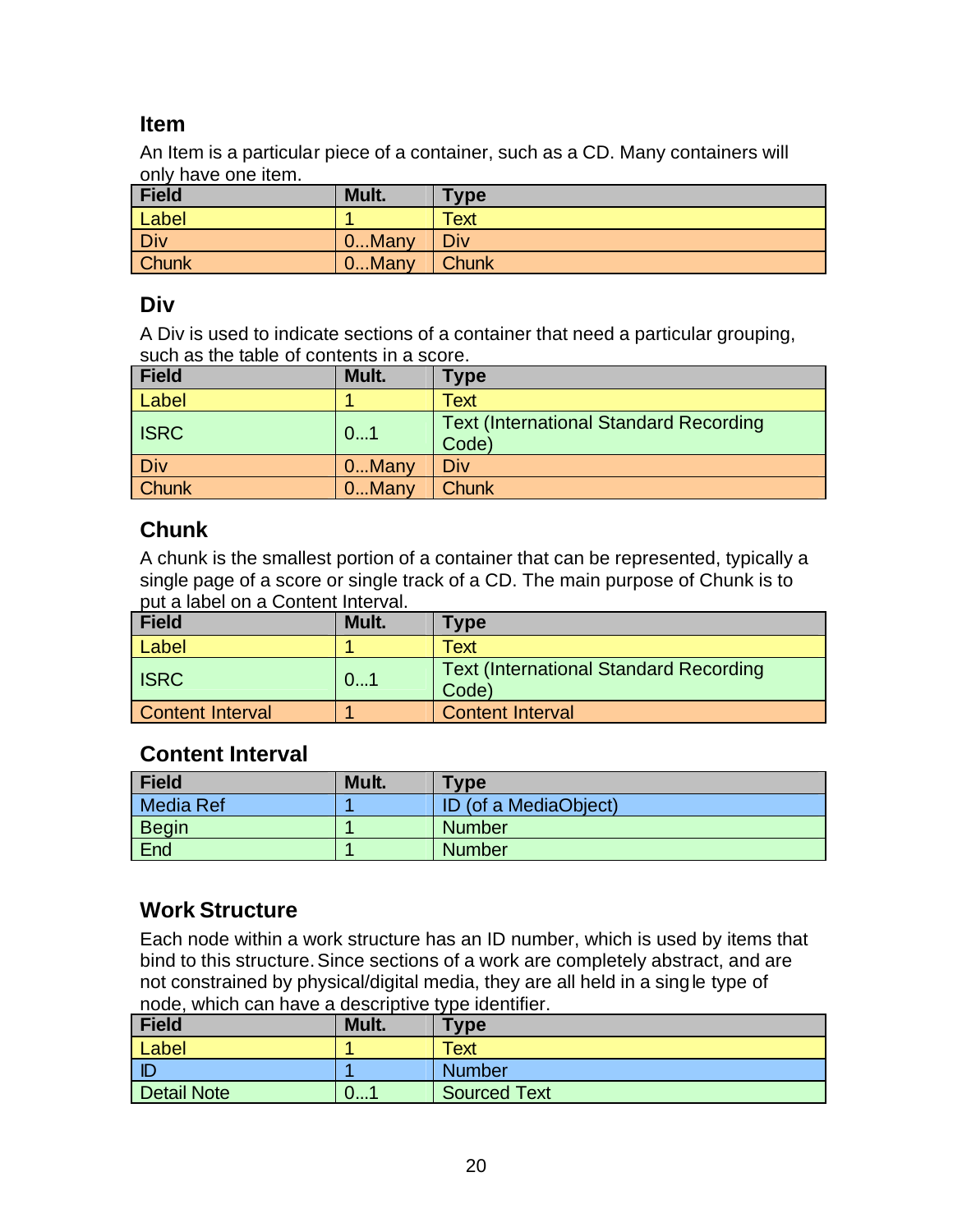|  | Section | <b>J.</b> Many | Section |
|--|---------|----------------|---------|
|--|---------|----------------|---------|

#### **Section**

Sections can contain other sections, to provide hierarchical work structures. The title of a section is optional. While every section must have a label, a title is generally used for portions of a work that can stand on their own (like an aria). Titles are considered searchable information, while labels are not.

| Field                         | Mult.    | <b>Type</b>                                               |
|-------------------------------|----------|-----------------------------------------------------------|
| <b>Title</b>                  | 01       | Text                                                      |
| $\overline{\phantom{a}}$ Type |          | Section Type Descriptor (Act, Movement,<br>Section, etc.) |
| Label                         |          | Text                                                      |
| I ID                          |          | <b>Number</b>                                             |
| Section                       | $0$ Many | <b>Section</b>                                            |
| Detail Note                   | 01       | <b>Sourced Text</b>                                       |

#### **Work Structure Bindings**

Bindings to the work structure are stored with each instantiation. These bindings connect the instantiation's associated media objects to the relevant nodes of the work structure, using the ID numbers in the structure nodes.

| <b>Field</b>   | Mult. | <b>vpe</b>     |
|----------------|-------|----------------|
| <b>Binding</b> | Many  | <b>Binding</b> |

### **Binding**

Each binding can contain a label. This indicates the labels that actually appear as part of the instantiation, which may be different from the labels in the work structure.

| Field            | Mult. | Type                                              |
|------------------|-------|---------------------------------------------------|
| Node Ref         |       | Number (ID of a section in the work<br>structure) |
| Label            |       | <b>Text</b>                                       |
| Content Interval |       | <b>Content Interval</b>                           |

#### **Sample Structures**

```
<ContainerStructure label="Symphony no. 7 in A major, op. 92 / Ludwig
 van Beethoven">
    <Item label="">
       <Div label="Title Pages">
          <Chunk label="[i]">
             <ContentInterval end="1" begin="0"
              mediaRef="IU/MediaObject/4031"/>
          </Chunk>
          <Chunk label="[ii]">
```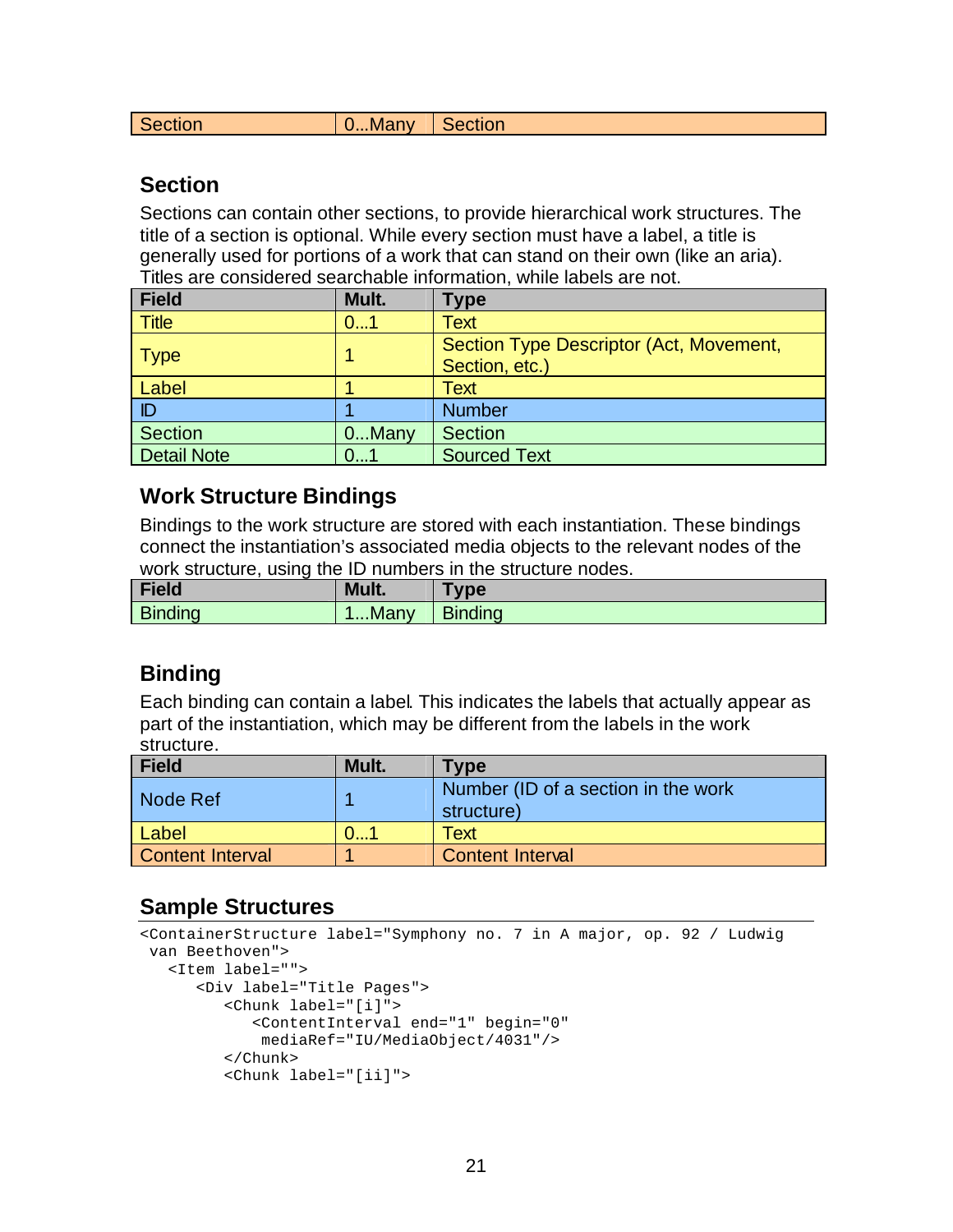```
 <ContentInterval end="2" begin="1"
              mediaRef="IU/MediaObject/4031"/>
          </Chunk>
       </Div>
       <Div label="Table of Contents">
          <Chunk label="[iii]">
             <ContentInterval end="3" begin="2"
              mediaRef="IU/MediaObject/4031"/>
          </Chunk>
       </Div>
       <Div label="Instrumentation">
          <Chunk label="[iv]">
             <ContentInterval end="4" begin="3"
              mediaRef="IU/MediaObject/4031"/>
          </Chunk>
       </Div>
       <Div label="Symphony No. 7 in A major, op. 92">
          <Chunk label="[1]">
             <ContentInterval end="5" begin="4"
              mediaRef="IU/MediaObject/4031"/>
          </Chunk>
          <Chunk label="2">
             <ContentInterval end="6" begin="5"
              mediaRef="IU/MediaObject/4031"/>
          </Chunk>
      \langleDiv> </Item>
</ContainerStructure>
<WorkStructure label="Symphonies, no. 7, op. 92, A major (Ludwig van 
  Beethoven)" id="1">
    <Section title="" type="Movement" label="I. Poco sostenuto - Vivace" 
     id="2">
       <Section title="" type="Section" label="Introduction" id="3"/>
       <Section title="" type="Section" label="Exposition" id="4"/>
       <Section title="" type="Section" label="Development" id="8"/>
       <Section title="" type="Section" label="Recapitulation" id="9"/>
       <Section title="" type="Section" label="Coda" id="10"/>
    </Section>
    <Section title="" type="Movement" label="II. Allegretto" id="5"/>
    <Section title="" type="Movement" label="III. Presto-Assai meno
    presto-Presto" id="6"/>
    <Section title="" type="Movement" label="IV. Allegro con brio"
     id="7"/>
</WorkStructure>
<StructureBindings>
    <Binding nodeRef="1">
       <ContentInterval end="554707" begin="0"
        mediaRef="IU/MediaObject/5809"/>
    </Binding>
    <Binding nodeRef="2">
       <ContentInterval end="1043000" begin="554707"
        mediaRef="IU/MediaObject/5809"/> 
    </Binding>
    <Binding nodeRef="3">
```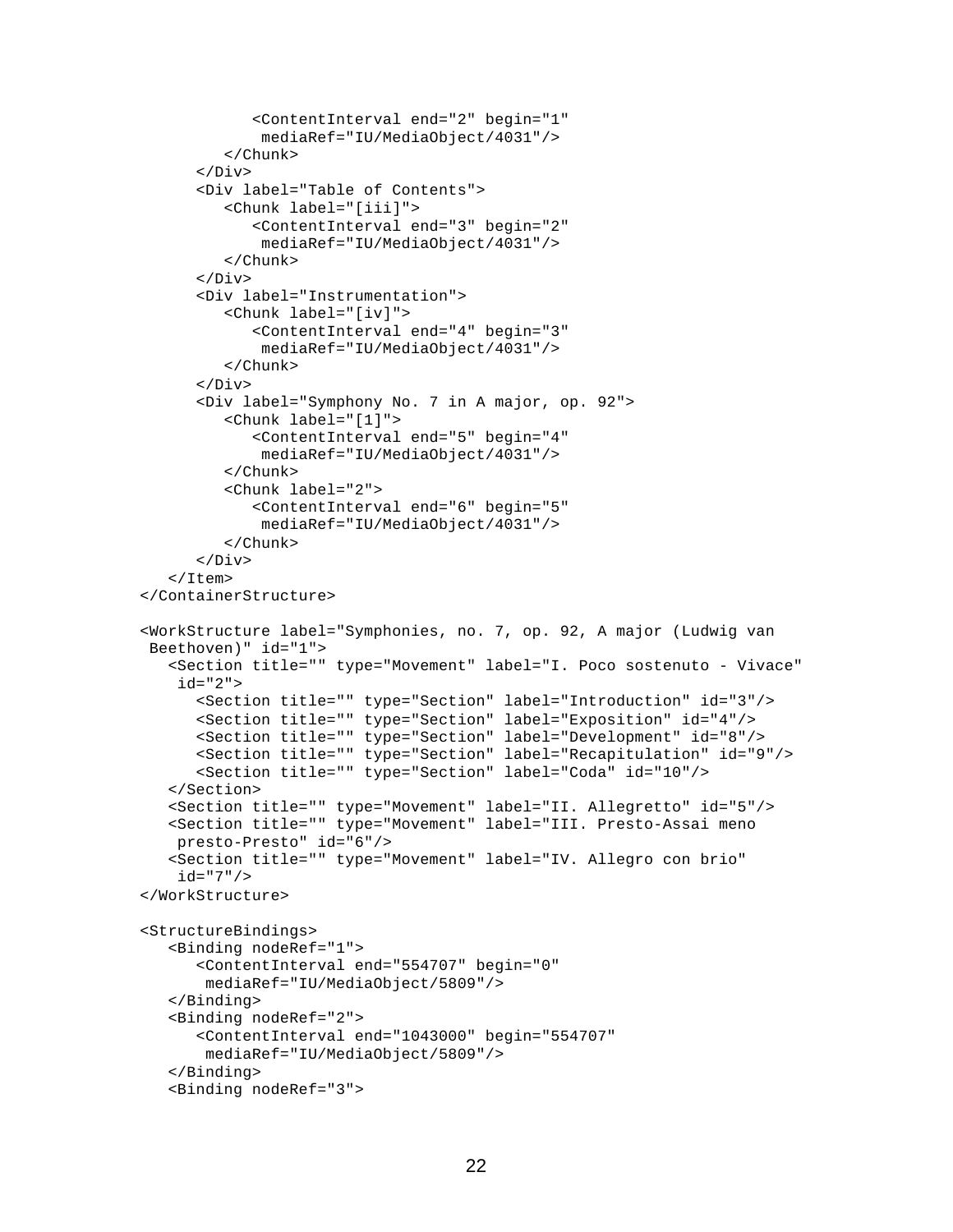```
 <ContentInterval end="1709000" begin="1043000"
        mediaRef="IU/MediaObject/5809"/> 
    </Binding>
</StructureBindings>
User, Group, and Service Records
```
## **User**

| <b>Field</b>               | Mult.    | <b>Type</b>        |
|----------------------------|----------|--------------------|
| <b>ID</b> (Username)       |          | Text               |
| <b>First Name</b>          |          | Text               |
| <b>Last Name</b>           |          | Text               |
| <b>Expiration Date</b>     |          | <b>Date</b>        |
| <b>Allowed Services</b>    | 0Many    | ID                 |
| <b>Disallowed Services</b> | $0$ Many | ID                 |
| <b>Group Membership</b>    | $0$ Many | <b>Group ID</b>    |
| <b>Record Creation</b>     |          | <b>Access Info</b> |
| <b>Last Record Update</b>  |          | <b>Access Info</b> |

### **Group**

| <b>Field</b>              | Mult. | <b>Type</b>     |
|---------------------------|-------|-----------------|
|                           |       | <b>Group ID</b> |
| <b>Name</b>               |       | Text            |
| <b>Expiration Date</b>    |       | Date            |
| <b>Record Creation</b>    |       | Access Info     |
| <b>Last Record Update</b> |       | Access Info     |

# **IP List**

| <b>Field</b>              | Mult.    | Type                                |
|---------------------------|----------|-------------------------------------|
| D                         |          | <b>IP List ID</b>                   |
| <b>Name</b>               |          | Text                                |
| <b>IP Address(es)</b>     | $0$ Many | IP Address (IP descriptor or range) |
|                           |          | descriptor)                         |
| <b>Record Creation</b>    |          | <b>Access Info</b>                  |
| <b>Last Record Update</b> |          | <b>Access Info</b>                  |

### **Service**

| Field     | Mult. | <b>vpe</b> |
|-----------|-------|------------|
| <b>ID</b> |       | m<br>ப     |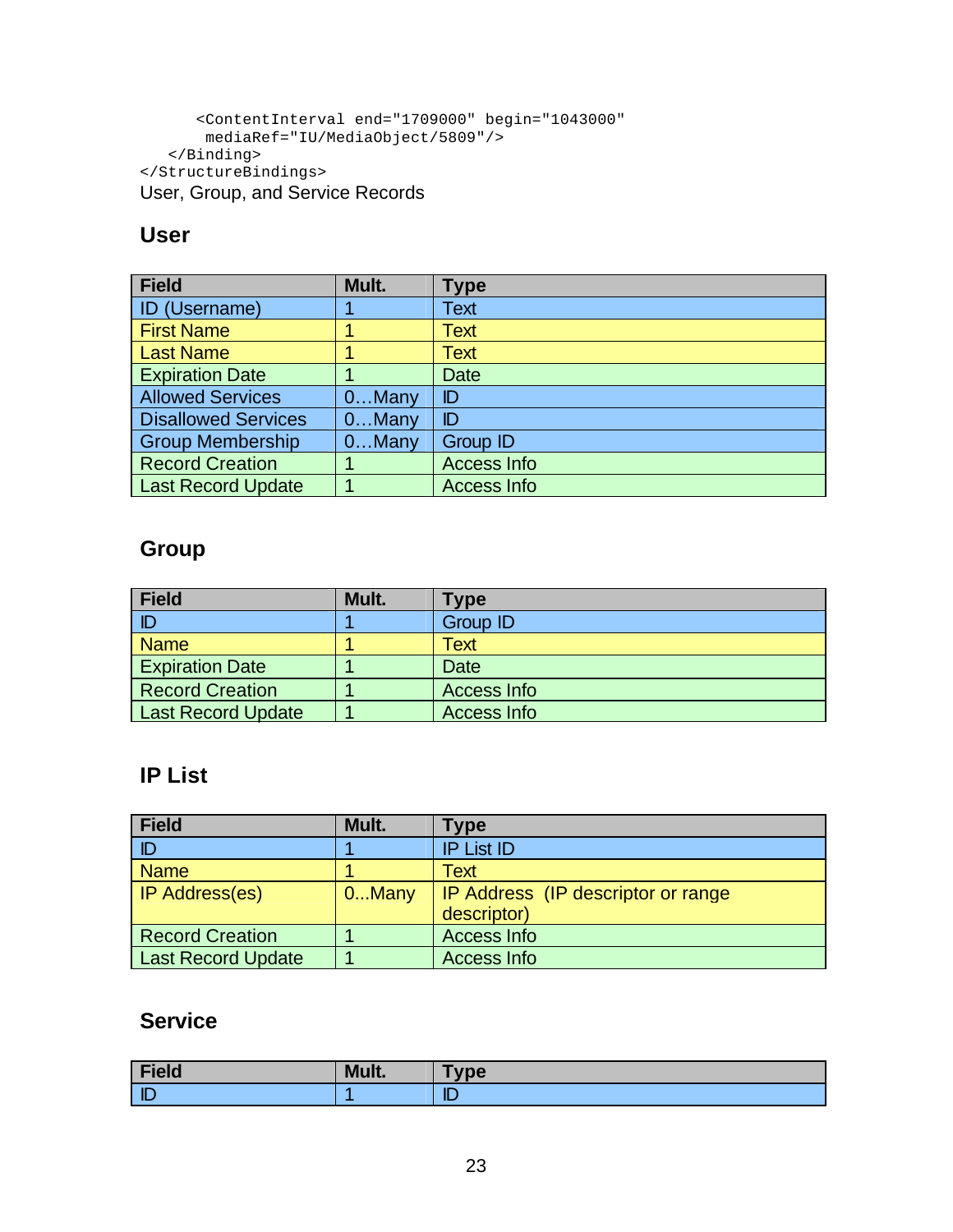| <b>Name</b>               |          | Text               |
|---------------------------|----------|--------------------|
| Location                  |          | <b>URI</b>         |
| Expiration                |          | Date               |
| <b>Allowed Groups</b>     | $0$ Many | <b>Group ID</b>    |
| <b>Disallowed Groups</b>  | $0$ Many | <b>Group ID</b>    |
| <b>IP List</b>            | 01       | <b>IP List ID</b>  |
| <b>Record Creation</b>    |          | <b>Access Info</b> |
| <b>Last Record Update</b> |          | <b>Access Info</b> |

### **Bookmarks and References**

Each user has their own set of bookmarks which is stored on the server, and may be exported to an XML or HTML file. Bookmarks stored in XML form may also be imported into the system.

Bookmarks are "owned" by a particular window. This means that bookmarks can only be opened in the window where they were created. They only need to store the minimal amount of information needed for the owning window and find a particular place in the media files it uses.

### **Bookmark Tree**

The bookmark tree holds all of a user's bookmarks and folders. The annotation is typically used only in exported bookmarks, to indicate the user's name and the time of export.

| <b>Field</b>    | Mult.        | Type            |
|-----------------|--------------|-----------------|
| Folder          | $0$ Many     | Folder          |
| <b>Bookmark</b> | 0Many        | <b>Bookmark</b> |
| Annotation      | <b>U.I.I</b> | Text            |

### **Folder**

Users may organize their bookmarks into various folders. Folders may be nested to provide a hierarchical organization of bookmarks.

| Field           | Mult.    | <b>Type</b>     |
|-----------------|----------|-----------------|
| <b>Name</b>     |          | <b>Text</b>     |
| Annotation      | 0        | Text            |
| Folder          | $0$ Many | Folder          |
| <b>Bookmark</b> | 0Many    | <b>Bookmark</b> |

### **Bookmark**

Different types of bookmarks will have slightly different structures. In particular, the player and viewer bookmarks each have a single container reference, while opus bookmarks have multiple instantiation references instead. Note that for an opus bookmark, an offset should only be present for the recording instantiation. If an offset is present for the score instantiation, it will be ignored.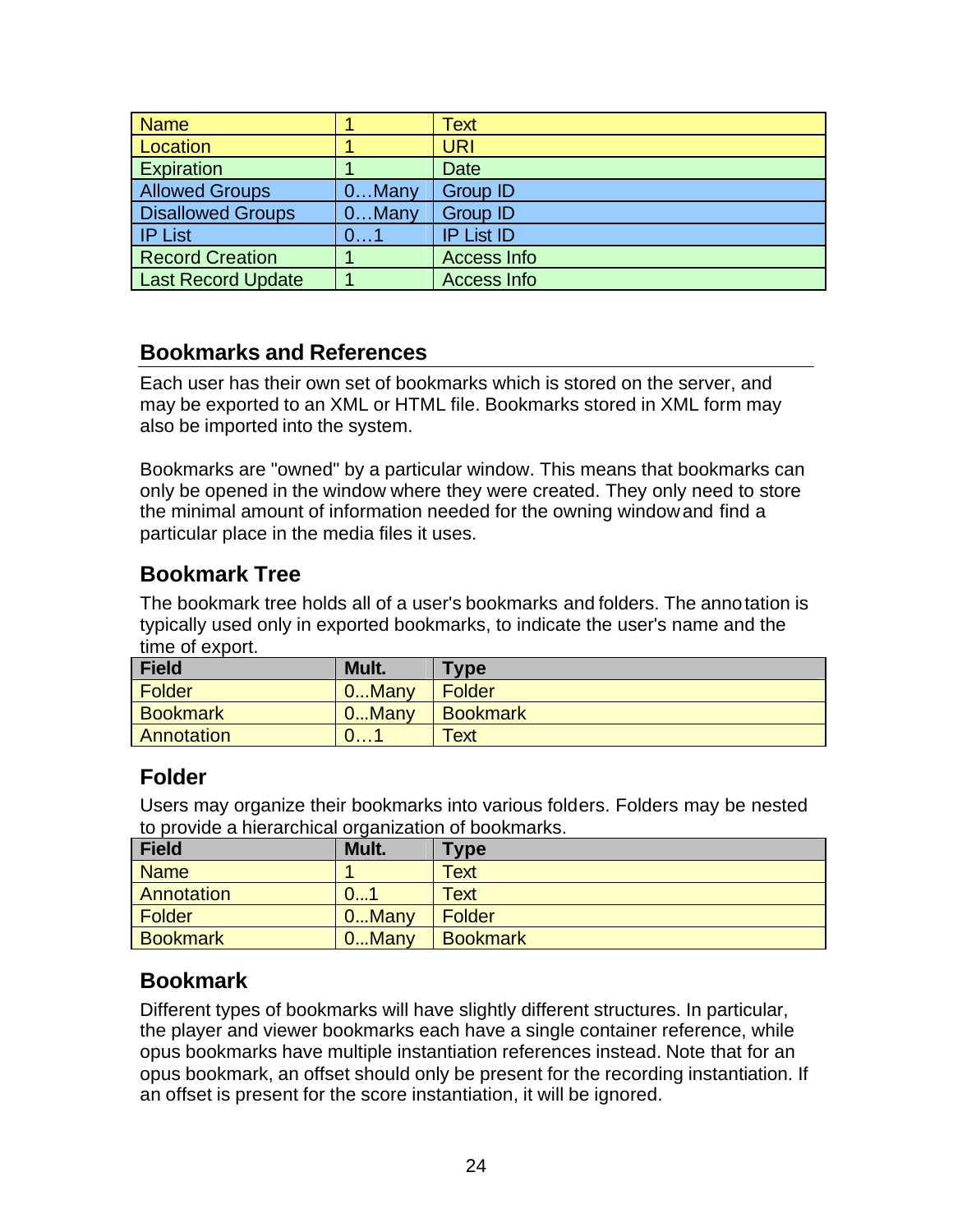| <b>Field</b>     | Mult. | <b>Type</b>                                             |
|------------------|-------|---------------------------------------------------------|
| <b>Name</b>      |       | <b>Text</b>                                             |
| <b>FullName</b>  | 01    | Text (a more detailed name, often a<br>container title) |
| <b>Type</b>      |       | <b>Bookmark Type Descriptor (Player, Viewer)</b>        |
| Annotation       | 01    | <b>Text</b>                                             |
| ContainerRef     | 01    | <b>Container Reference</b>                              |
| InstantiationRef | 0Many | <b>Instantiation Reference</b>                          |
| <b>WorkRef</b>   | 01    | <b>Work Reference</b>                                   |
| <b>URL</b>       |       | <b>URL</b>                                              |

#### **Container Reference**

The container referenced by a bookmark. The offset is a number of milliseconds for recordings, or a number of pages for scores. For bookmarks that represent a range instead of a point, the end offset is also used.

| <b>Field</b>  | Mult. | <b>Type</b>   |
|---------------|-------|---------------|
| ID            |       | ID            |
| <b>Offset</b> |       | <b>Number</b> |
| EndOffset     | ∪…⊣   | <b>Number</b> |

#### **Instantiation Reference**

The instantiation referenced by a bookmark. The offset is a number of milliseconds for recordings, or a number of pages for scores. For bookmarks that represent a range instead of a point, the end offset is also used.

| Field            | Mult. | <b>Type</b>   |
|------------------|-------|---------------|
| ID               |       | ID            |
| <b>Offset</b>    |       | <b>Number</b> |
| <b>EndOffset</b> | 0…1   | Number        |

#### **Work Reference**

A work referenced by a bookmark. The start and end nodes are references to portions of the work structure.

| <b>Field</b>     | Mult. | <b>Type</b>   |
|------------------|-------|---------------|
| ID               |       | ID            |
| <b>StartNode</b> |       | <b>Number</b> |
| EndNode          |       | <b>Number</b> |

### **Sample Bookmarks**

```
<Bookmark name="Track 5. I Poco sostenuto-Vivace [0:00]" type="player">
    <Annotation/>
   \epsilonFullName>Symphonies 5 & amp; 7 [sound recording] : Eqmont overture;
```

```
 Track 5. I Poco sostenuto-Vivace</FullName>
```

```
 <ContainerRef offset="1831121">IU/Container/6</ContainerRef>
<Ur] >
```

```
 http://purl.dlib.indiana.edu/iudl/variations2/access/type=player&
  container_id=IU/Container/6&start_offset=1831121
```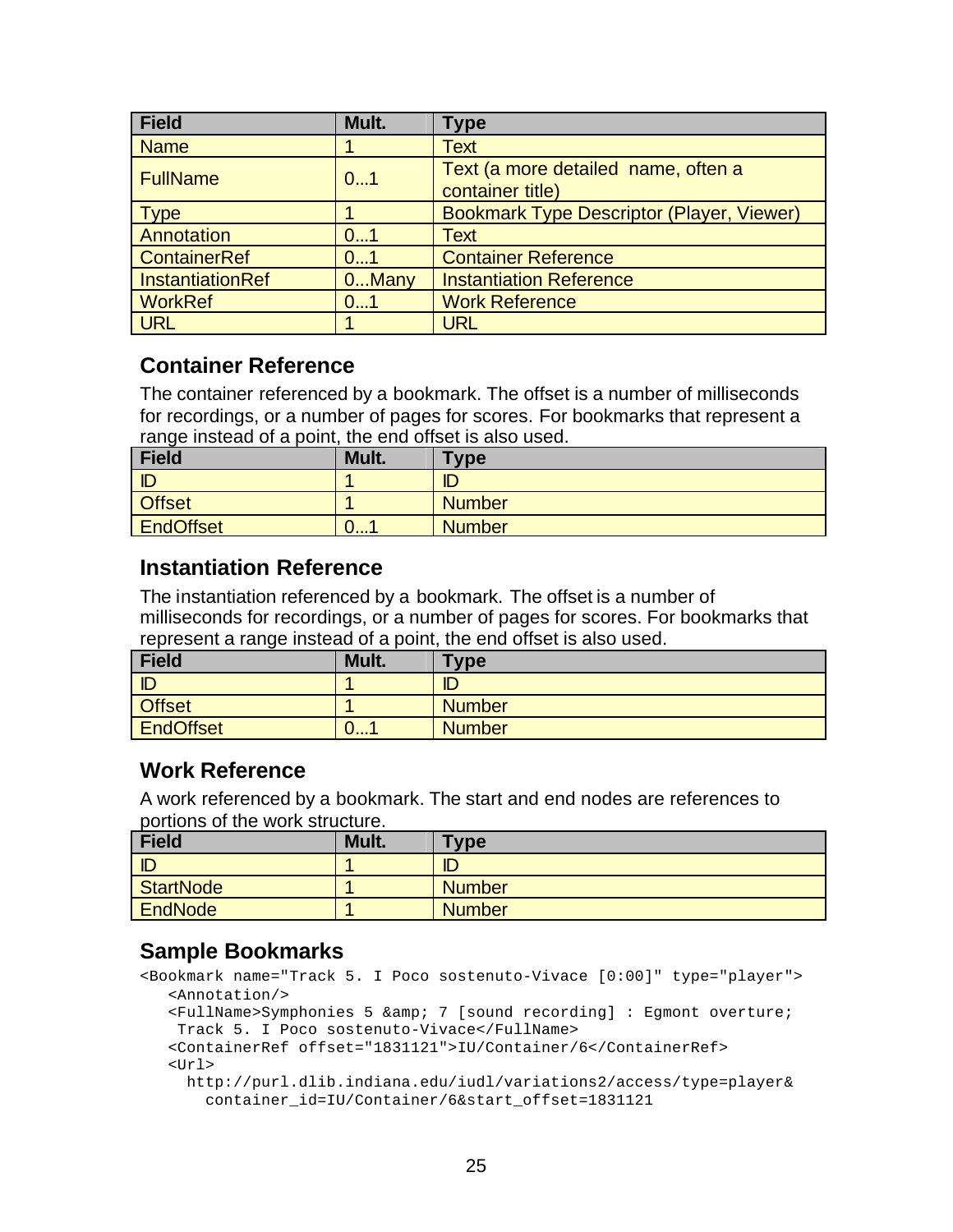```
\langle/Url></Bookmark>
<Bookmark name="Page 4" type="viewer">
    <Annotation>My favorite page</Annotation>
    <FullName>Symphony no. 7 in A major, op. 92; 4</FullName>
    <ContainerRef offset="7">IU/Container/3</ContainerRef>
   <Ur] >
      http://purl.dlib.indiana.edu/iudl/variations2/access/type=viewer&
        container_id=IU/Container/3&start_offset=7
   \langleUrl>
</Bookmark>
<Bookmark name="Allegro con brio (M 32)" type="opus">
    <Annotation>My favorite section</Annotation>
    <FullName>
     Symphonies 5 & amp; 7 [sound recording] : Egmont overture; Symphony
      no. 7 in A major, op. 92
    </FullName>
    <InstantiationRef offset="183">
        IU/Instantiation/3061
    </InstantiationRef>
    <InstantiationRef>IU/Instantiation/3031</InstantiationRef>
    <WorkRef startNode="3" endNode="4">IU/Work/2001</WorkRef>
   <Ur] >
       http://purl.dlib.indiana.edu/iudl/variations2/access/type=opus&
       instantiation_id=IU/Instantiation/3061,IU/Instantiation/3031&
       start_offset=183&work_id=IU/Work/2001&work_start=3&work_end=4
   \epsilon/Url>
</Bookmark>
```
### **Timelines**

Users may create timelines to describe the content of recordings. These are similar to container structures, but with added information related to the graphical display of the structure. Timelines do not necessarily cover the entire extent of the associated container. All colors are stored as RGB values.

#### **Timeline**

A timeline holds information about the line itself, as well as the tree of bubbles.

| <b>Field</b>            | Mult. | <b>Type</b>         |
|-------------------------|-------|---------------------|
| Auto-scaling on         |       | <b>Boolean</b>      |
| <b>Background Color</b> |       | Color               |
| <b>Black and White</b>  |       | <b>Boolean</b>      |
| <b>Bubbles</b>          |       |                     |
| <b>Bubble Height</b>    |       | <b>Number</b>       |
| <b>Bubble Type</b>      |       | <b>Number</b>       |
| <b>Editable</b>         |       | <b>Boolean</b>      |
| <b>Media Offset</b>     |       | <b>Number</b>       |
| <b>Media Length</b>     |       | <b>Number</b>       |
| <b>Media Content</b>    |       | <b>Container ID</b> |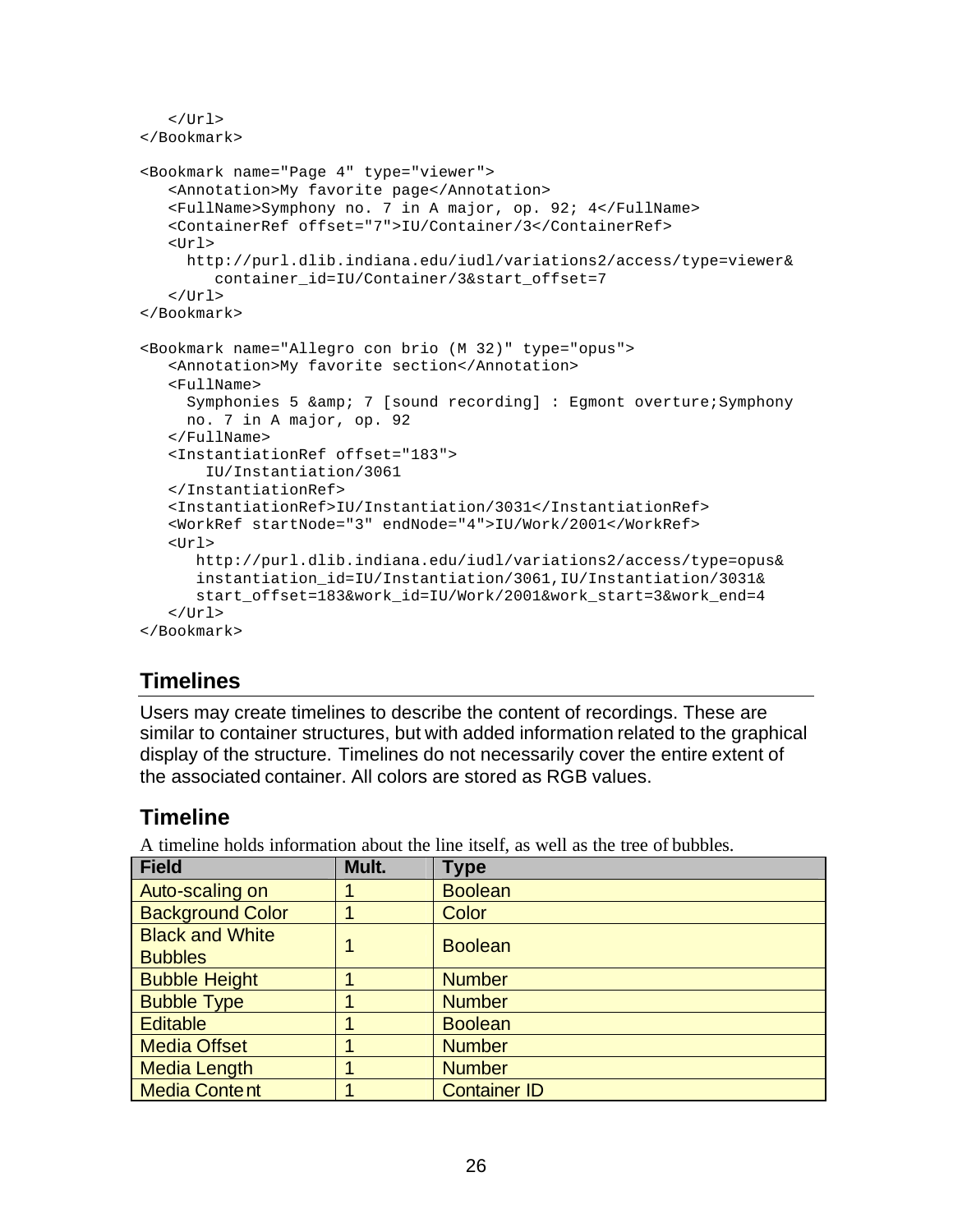| <b>Play when Bubble</b><br><b>Clicked</b> |    | <b>Boolean</b>            |
|-------------------------------------------|----|---------------------------|
| <b>Resizable</b>                          |    | <b>Boolean</b>            |
| Stop Play at End of<br><b>Selection</b>   |    | <b>Boolean</b>            |
| Times Visible                             |    | <b>Boolean</b>            |
| Title                                     |    | Text                      |
| <b>Timepoint List</b>                     |    | <b>List of Timepoints</b> |
| <b>Bubble Tree</b>                        |    | <b>Bubble</b>             |
| <b>Bubble Level Colors</b>                | 01 | <b>List of Colors</b>     |

#### **Bubble**

The bubbles are arranged in a tree. A single root bubble encloses all other bubbles. The root bubble does not get displayed by the timeliner interface. Even though it is possible to calculate a bubble's level from the tree, we will explicitly store the levels. This makes tree processing easier, since a bubble's parent is not necessarily one level up. It also allows for the future possibility of users manually adjusting levels (ie. setting levels differently than the hierarchy would imply).

| <b>Field</b>  | $\tilde{\phantom{a}}$<br>Mult. | .<br><b>Type</b> |
|---------------|--------------------------------|------------------|
| Color         | ∪…1                            | Color            |
| Level         |                                | <b>Number</b>    |
| Label         | U1                             | <b>Text</b>      |
| Annotation    | ∪…´                            | <b>Text</b>      |
| <b>Bubble</b> | 0Many                          | <b>Bubble</b>    |

### **Timepoint**

The time points are stored separately from the bubbles. Each point can have an annotation, and serves as the left edge of one or more bubbles.

| <b>Field</b>  | Mult. | <b>Type</b>   |
|---------------|-------|---------------|
| Label         | U I   | <b>Text</b>   |
| <b>Offset</b> |       | <b>Number</b> |
| Annotation    | v i   | <b>Text</b>   |

## **Sample Timeline**

Here is a sample timeline that has four bubbles across the base, with the last two grouped together:

```
<Timeline BWBubbles="true" autoscale="true" bgColor="255,255,204" 
bubbleHeight="40" bubbleType="1" clickPlay="false" editable="true" 
mediaContent="IU/Container/4888" mediaLength="119000" 
mediaOffset="469893" resizable="true" stopPlay="false" 
 title="Timeline: Schubert, Die Forelle" visibleTimes="false">
    <LevelColors>
      <LevelColor>166,202,240</LevelColor> 
      <LevelColor>255,255,120</LevelColor> 
      <LevelColor>255,200,100</LevelColor> 
    </LevelColors>
```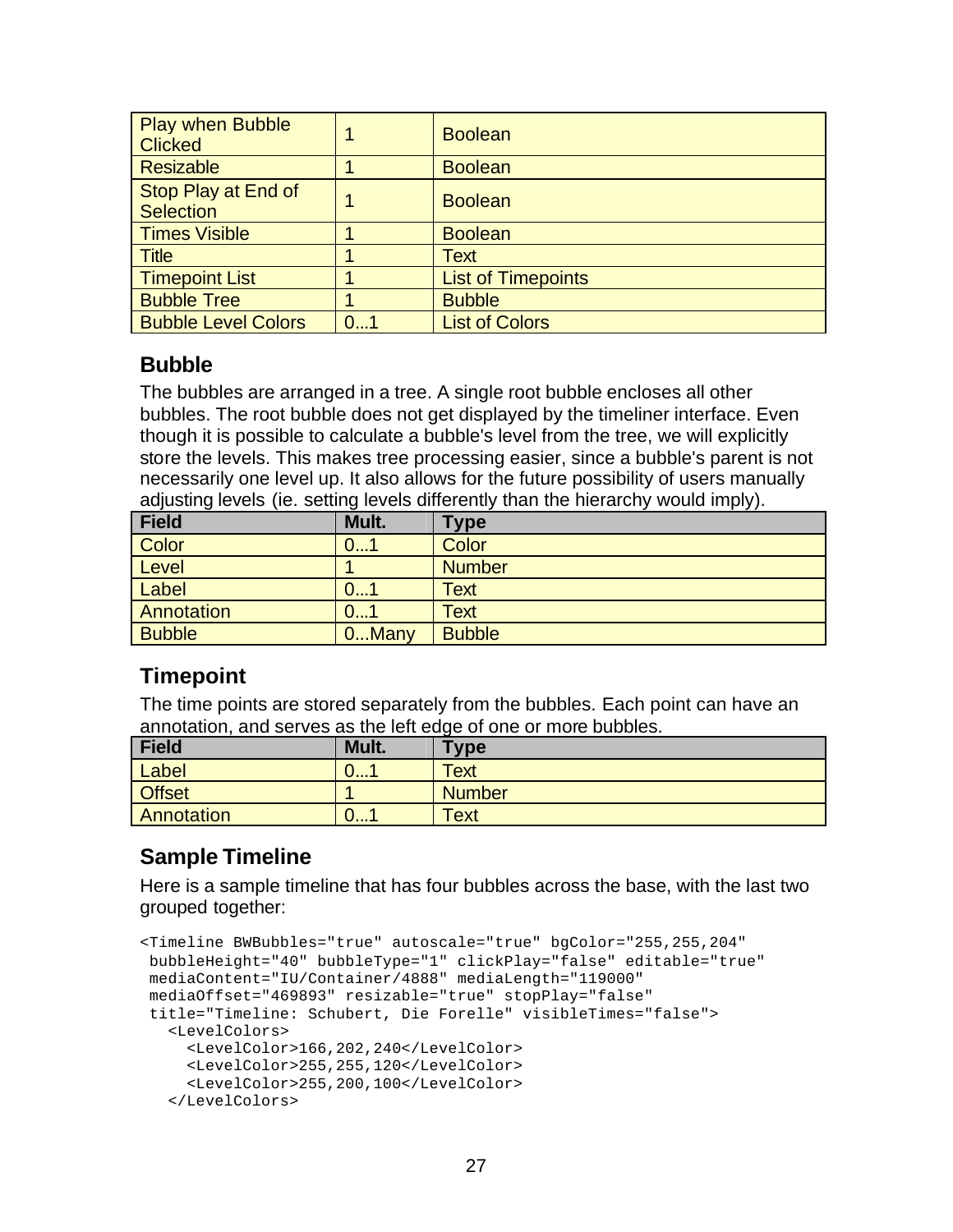```
 <Timepoints>
       <Timepoint offset="0"/> 
       <Timepoint offset="10233" label="X">
          <Annotation>my favorite spot</Annotation>
       </Timepoint>
       <Timepoint offset="33949"/>
       <Timepoint offset="44000"/>
       <Timepoint offset="49000"/>
       <Timepoint offset="119000"/>
    </Timepoints>
    <Bubble color="166,202,240" level="3">
       <Bubble color="100,100,0" label="hello" level="1">
          <Annotation>blah</Annotation>
       </Bubble>
       <Bubble level="1"/>
       <Bubble level="2">
          <Bubble level="1"/>
          <Bubble level="1"/>
       </Bubble>
    </Bubble>
</Timeline>
```
### **Supporting the Model**

This section describes additional portions of the Variations2 system that, while not part of the data model, work directly with the data model and are integral to its usage.

#### **Indices**

The Variations2 server builds indices to support searching. These are described briefly here, and in more detail in the *Data Model Specification Format and Code Generation* document.

## **Text Indices**

When records are created or updated, any data in an indexed field is copied to an index table in the database. During search, the index table is used to find matches and reference to the appropriate record.

NOTE: When work structures are indexed, only the title attributes of section elements go into the index.

| <b>Record Type</b> | <b>Indexed Fields</b>                    |
|--------------------|------------------------------------------|
| Contributor        | Uniform Name, Variant Names              |
| <b>Work</b>        | Uniform Title, Variant Titles, Structure |
| Container          | <b>Display Title, Additional Titles</b>  |

### **Keywords**

Keyword search works a bit differently than the basic search, since keyword searching only applies to containers, and fields associated with other record types (eg. works, contributors) must be used in the keyword index.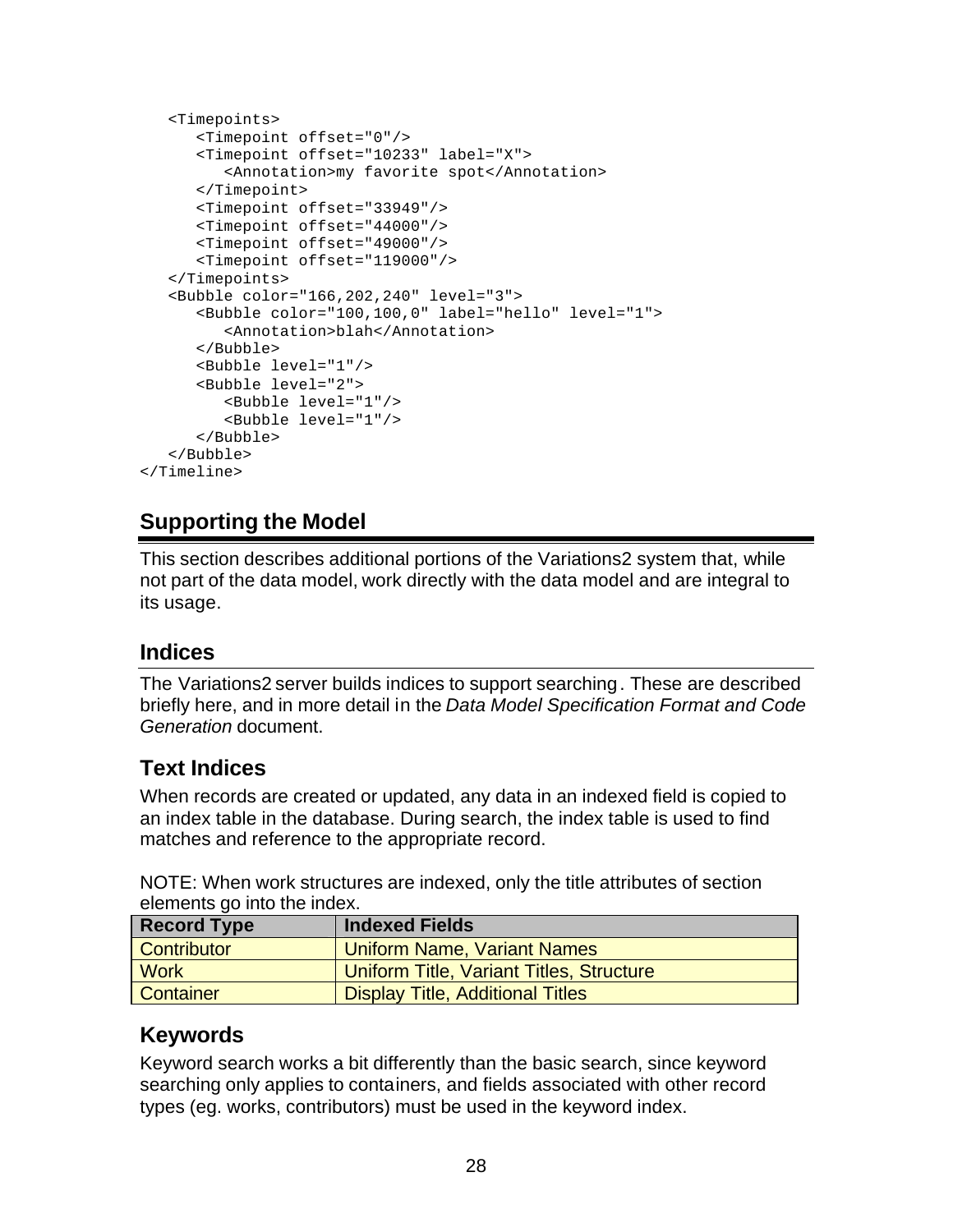When a new container is created, its entry in the keyword index is initialized with the display title, so minimal searching can be performed. However, when entities are updated, the keyword index is **not** changed. This prevents the entry in the keyword index from being reset to just a title after it has been filled with more useful information.

Periodically, a separate program runs to calculate the keyword index. For each container record, it collects all related works, instantiations, and creators. The contents of these records are then placed into the keyword index for the container. The contents of all fields are added to the keyword index, except the authoritative/administrative notes (which are not publicly viewable).

# **Search Results**

When a search is performed, the main result will be a recordset object that contains records representing top-level data model objects. In addition to these records, the recordset can also contain meta-information about the search.

## **Matched Terms**

During indexing, when the server places an entry in the text index, it also stores the name of the field that generated the entry. When a record is looked up using the index, the name of this field and the contents is added to the resultant recordset, and this information can be used by clients to highlight information in the result listing. For example, if the user searches for creator "Bach", the following would be added to the result set:

```
<TextMatches>
    <TextMatch>
       <Id>IU/Contributor/4870</Id>
       <FieldName>uniformName</FieldName>
       <Text>Bach, Carl Philipp Emanuel</Text>
    </TextMatch>
    <TextMatch>
       <Id>IU/Contributor/1015</Id>
       <FieldName>uniformName</FieldName>
       <Text>Bach, Johann Sebastian</Text>
    </TextMatch>
    <TextMatch>
       <Id>IU/Contributor/1015</Id>
       <FieldName>variantName</FieldName>
       <Text>Bach, Juan S</Text>
    </TextMatch>
</TextMatches>
```
Note that the example above is incomplete. Johann Sebastian Bach has many variant names, and all variants that match the search criteria would be returned.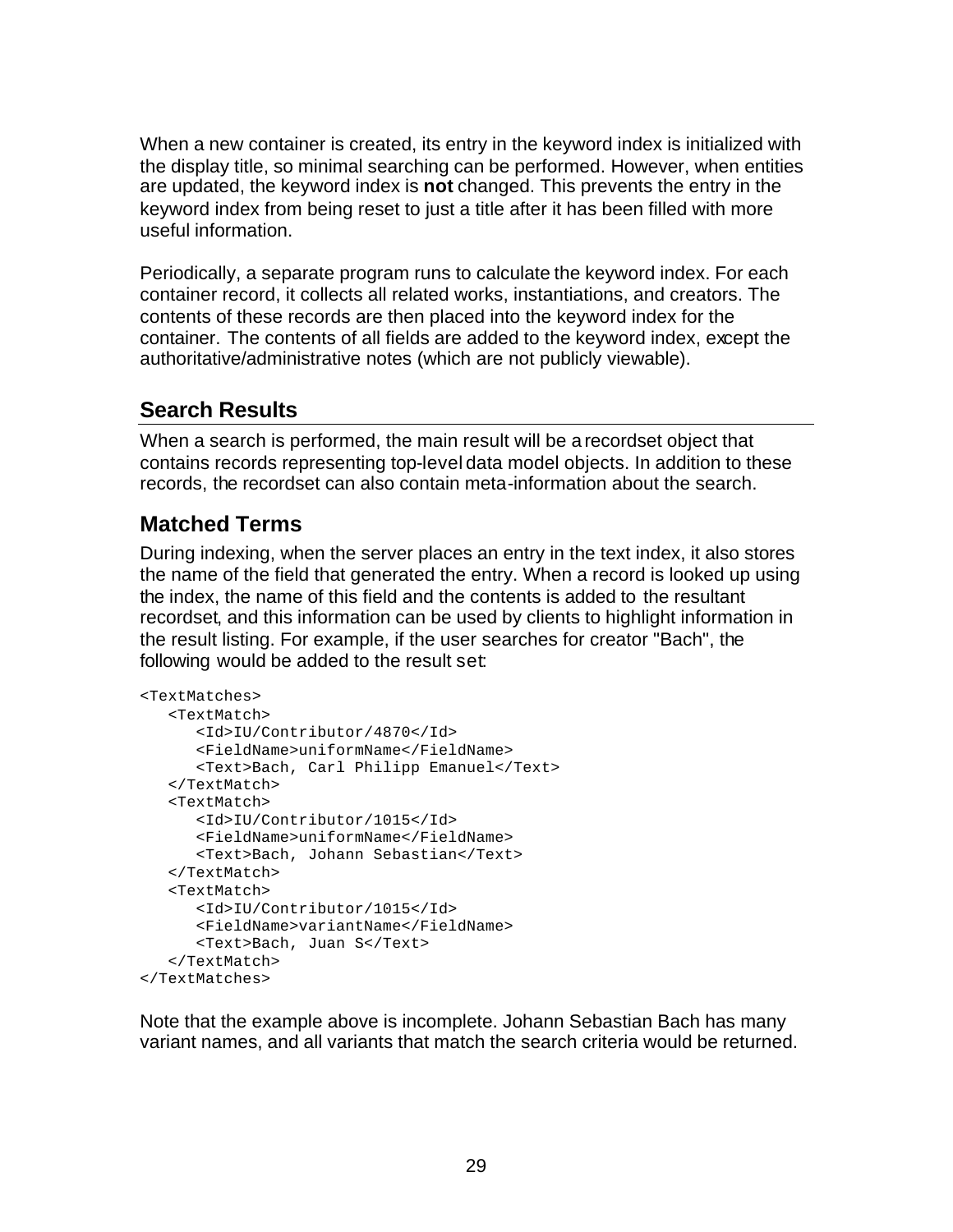### **Relevance/Similarity Scores**

Result sets may also contain a list of relevance/similarity scores for ordering result lists. This looks like:

<RelItems> <RelItem value="0.3">IU/Work/1114</RelItem> <RelItem value="0.2">IU/Work/8036</RelItem> </RelItems>

This list of values may be generated by the Variations 2 server, or it may come from some external source. The client will use this list (if available) to sort result sets.

### **Command Files**

Variations2 can accept command files that will tell it which windows to open, and in what state. There are currently two types of command files: timeline files, and V2X files. The timeline files simply contain a single timeline object (in XML format), and open the timeliner to display this timeline. V2X files can hold both timelines and references that are similar to bookmarks.

### **V2X Files**

A V2X file consists of valid XML. The root element of the file must be V2X, and this element can contain any number of commands. Each command opens exactly one Variations2 window.

Below is a sample command to open a search window. The Search tag may be used alone, or with relevance scores, as described above.

```
<V2X version="2.0">
    <Search>
       <RelItems>
          <RelItem value="0.3">IU/Work/1114</RelItem>
          <RelItem value="0.2">IU/Work/8036</RelItem>
       </RelItems>
    </Search>
\langle/V2X>
```
Player, Viwer, and Opus commands may be used to open a window of the appropriate type. These commands contain the same reference information as the associated bookmarks, but descriptive information (FullName, URL, Annotation) is not necessary, and will be ignored. Sample commands for these windows are shown below.

```
<V2X version="2.0">
    <Player>
       <ContainerRef offset="1831001">IU/Container/6</ContainerRef>
    </Player>
    <Viewer>
```